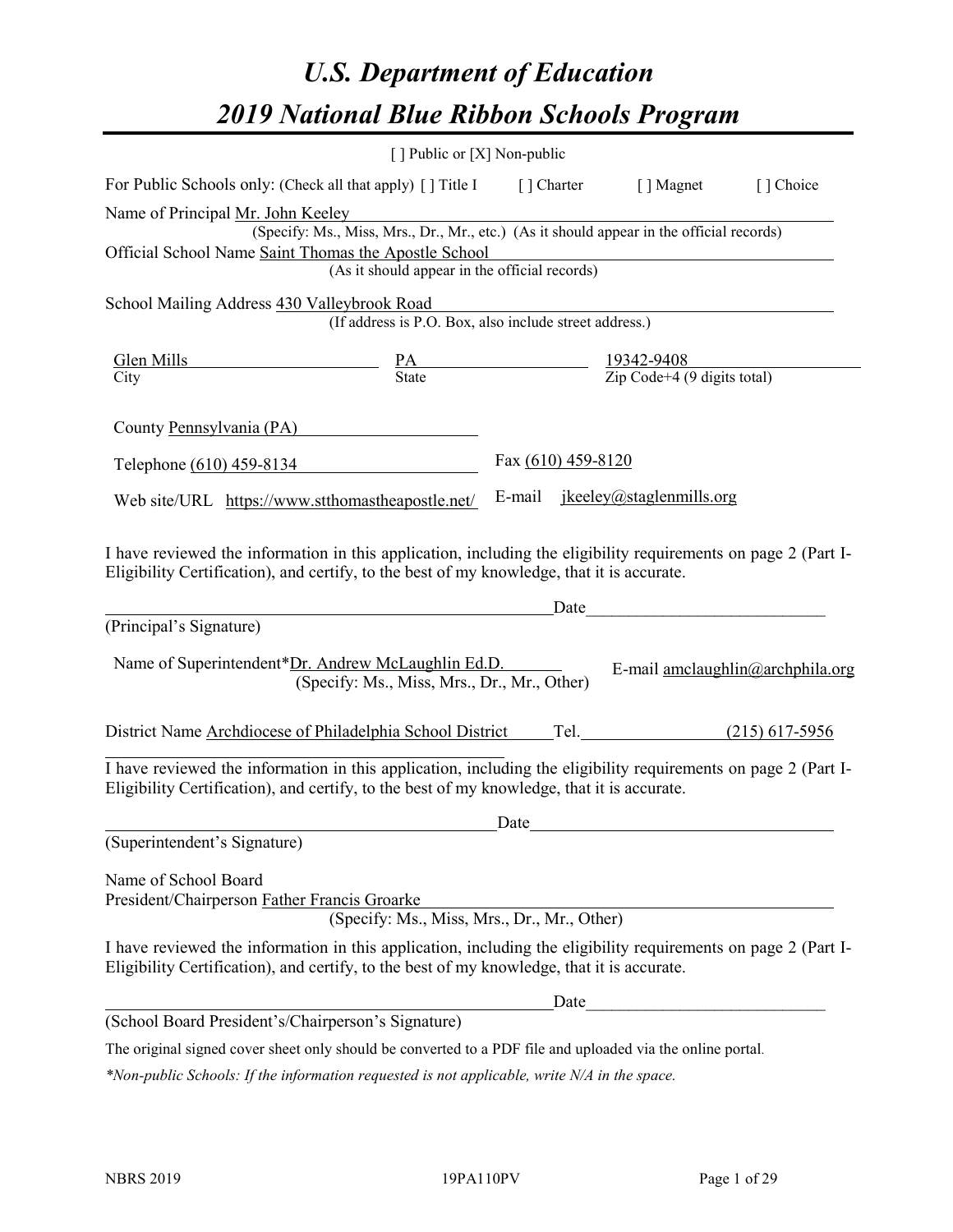# PART I – ELIGIBILITY CERTIFICATION

The signatures on the first page of this application (cover page) certify that each of the statements below, concerning the school's eligibility and compliance with U.S. Department of Education and National Blue Ribbon Schools requirements, are true and correct.

1. All nominated public schools must meet the state's performance targets in reading (or English language arts) and mathematics and other academic indicators (i.e., attendance rate and graduation rate), for the all students group, including having participation rates of at least 95 percent using the most recent accountability results available for nomination.

2. To meet final eligibility, all nominated public schools must be certified by states prior to September 2019 in order to meet all eligibility requirements. Any status appeals must be resolved at least two weeks before the awards ceremony for the school to receive the award.

3. The school configuration includes one or more of grades K-12. Schools on the same campus with one principal, even a K-12 school, must apply as an entire school.

4. The school has been in existence for five full years, that is, from at least September 2013 and each tested grade must have been part of the school for the past three years.

5. The nominated school has not received the National Blue Ribbon Schools award in the past five years: 2014, 2015, 2016, 2017, or 2018.

6. The nominated school has no history of testing irregularities, nor have charges of irregularities been brought against the school at the time of nomination. If irregularities are later discovered and proven by the state, the U.S. Department of Education reserves the right to disqualify a school's application and/or rescind a school's award.

7. The nominated school has not been identified by the state as "persistently dangerous" within the last two years.

8. The nominated school or district is not refusing Office of Civil Rights (OCR) access to information necessary to investigate a civil rights complaint or to conduct a district-wide compliance review.

9. The OCR has not issued a violation letter of findings to the school district concluding that the nominated school or the district as a whole has violated one or more of the civil rights statutes. A violation letter of findings will not be considered outstanding if OCR has accepted a corrective action plan from the district to remedy the violation.

10. The U.S. Department of Justice does not have a pending suit alleging that the nominated school or the school district, as a whole, has violated one or more of the civil rights statutes or the Constitution's equal protection clause.

11. There are no findings of violations of the Individuals with Disabilities Education Act in a U.S. Department of Education monitoring report that apply to the school or school district in question; or if there are such findings, the state or district has corrected, or agreed to correct, the findings.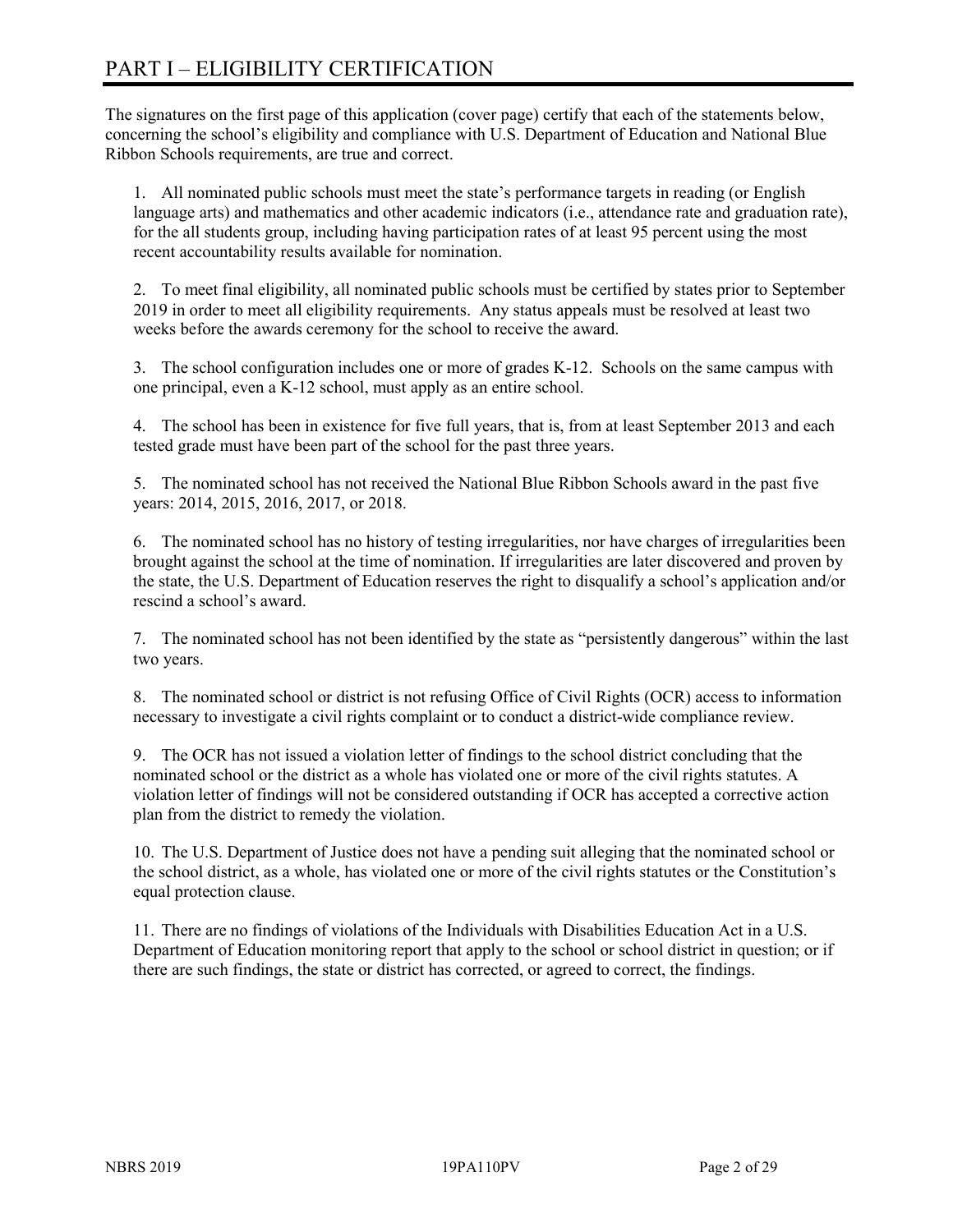# PART II - DEMOGRAPHIC DATA

#### **Data should be provided for the most recent school year (2018-2019) unless otherwise stated.**

**DISTRICT** (Question 1 is not applicable to non-public schools)

| -1. | Number of schools in the district<br>(per district designation): | $\underline{0}$ Elementary schools (includes K-8)<br>0 Middle/Junior high schools |
|-----|------------------------------------------------------------------|-----------------------------------------------------------------------------------|
|     |                                                                  | 0 High schools                                                                    |
|     |                                                                  | $0 K-12$ schools                                                                  |

0 TOTAL

**SCHOOL** (To be completed by all schools)

2. Category that best describes the area where the school is located:

[] Urban or large central city [X] Suburban [] Rural or small city/town

3. Number of students as of October 1, 2018 enrolled at each grade level or its equivalent in applying school:

| Grade                           | # of         | # of Females | <b>Grade Total</b> |
|---------------------------------|--------------|--------------|--------------------|
|                                 | <b>Males</b> |              |                    |
| <b>PreK</b>                     | 19           | 23           | 42                 |
| K                               | 11           | 18           | 29                 |
| $\mathbf{1}$                    | 13           | 19           | 32                 |
| $\mathbf{2}$                    | 12           | 18           | 30                 |
| 3                               | 14           | 16           | 30                 |
| $\overline{\mathbf{4}}$         | 16           | 14           | 30                 |
| 5                               | 20           | 21           | 41                 |
| 6                               | 10           | 16           | 26                 |
| 7                               | 26           | 22           | 48                 |
| 8                               | 18           | 28           | 46                 |
| 9                               | 0            | 0            | 0                  |
| 10                              | 0            | 0            | 0                  |
| 11                              | 0            | 0            | 0                  |
| 12 or higher                    | 0            | 0            | 0                  |
| <b>Total</b><br><b>Students</b> | 159          | 195          | 354                |

\*Schools that house PreK programs should count preschool students **only** if the school administration is responsible for the program.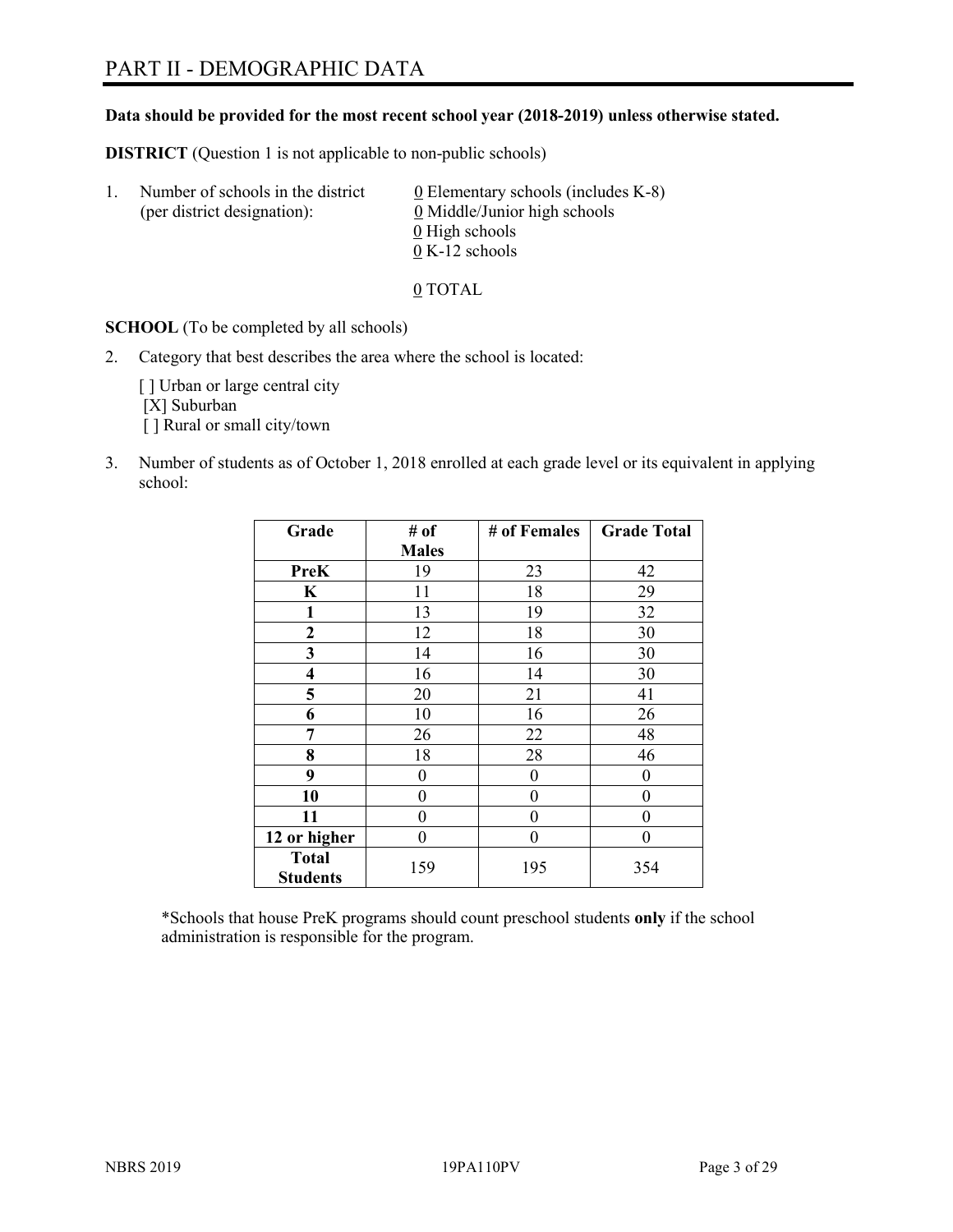4. Racial/ethnic composition of  $0\%$  American Indian or Alaska Native the school (if unknown, estimate): 1 % Asian

2 % Black or African American 1 % Hispanic or Latino 1 % Native Hawaiian or Other Pacific Islander 94 % White  $1\%$  Two or more races **100 % Total**

(Only these seven standard categories should be used to report the racial/ethnic composition of your school. The Final Guidance on Maintaining, Collecting, and Reporting Racial and Ethnic Data to the U.S. Department of Education published in the October 19, 2007 *Federal Register* provides definitions for each of the seven categories.)

5. Student turnover, or mobility rate, during the 2017 – 2018 school year: 1%

If the mobility rate is above 15%, please explain.

This rate should be calculated using the grid below. The answer to (6) is the mobility rate.

| <b>Steps For Determining Mobility Rate</b>    | Answer |
|-----------------------------------------------|--------|
| (1) Number of students who transferred to     |        |
| the school after October 1, 2017 until the    |        |
| end of the 2017-2018 school year              |        |
| (2) Number of students who transferred        |        |
| from the school after October 1, 2016 until   |        |
| the end of the 2017-2018 school year          |        |
| (3) Total of all transferred students [sum of |        |
| rows $(1)$ and $(2)$ ]                        |        |
| (4) Total number of students in the school as | 354    |
| of October 1, 2017                            |        |
| $(5)$ Total transferred students in row $(3)$ |        |
| divided by total students in row (4)          | 0.01   |
| $(6)$ Amount in row $(5)$ multiplied by 100   |        |

6. Specify each non-English language represented in the school (separate languages by commas):

| English Language Learners (ELL) in the school:   | $0\%$<br>0 Total number ELL |
|--------------------------------------------------|-----------------------------|
| Students eligible for free/reduced-priced meals: | $0\%$                       |
| Total number students who qualify:               |                             |
|                                                  |                             |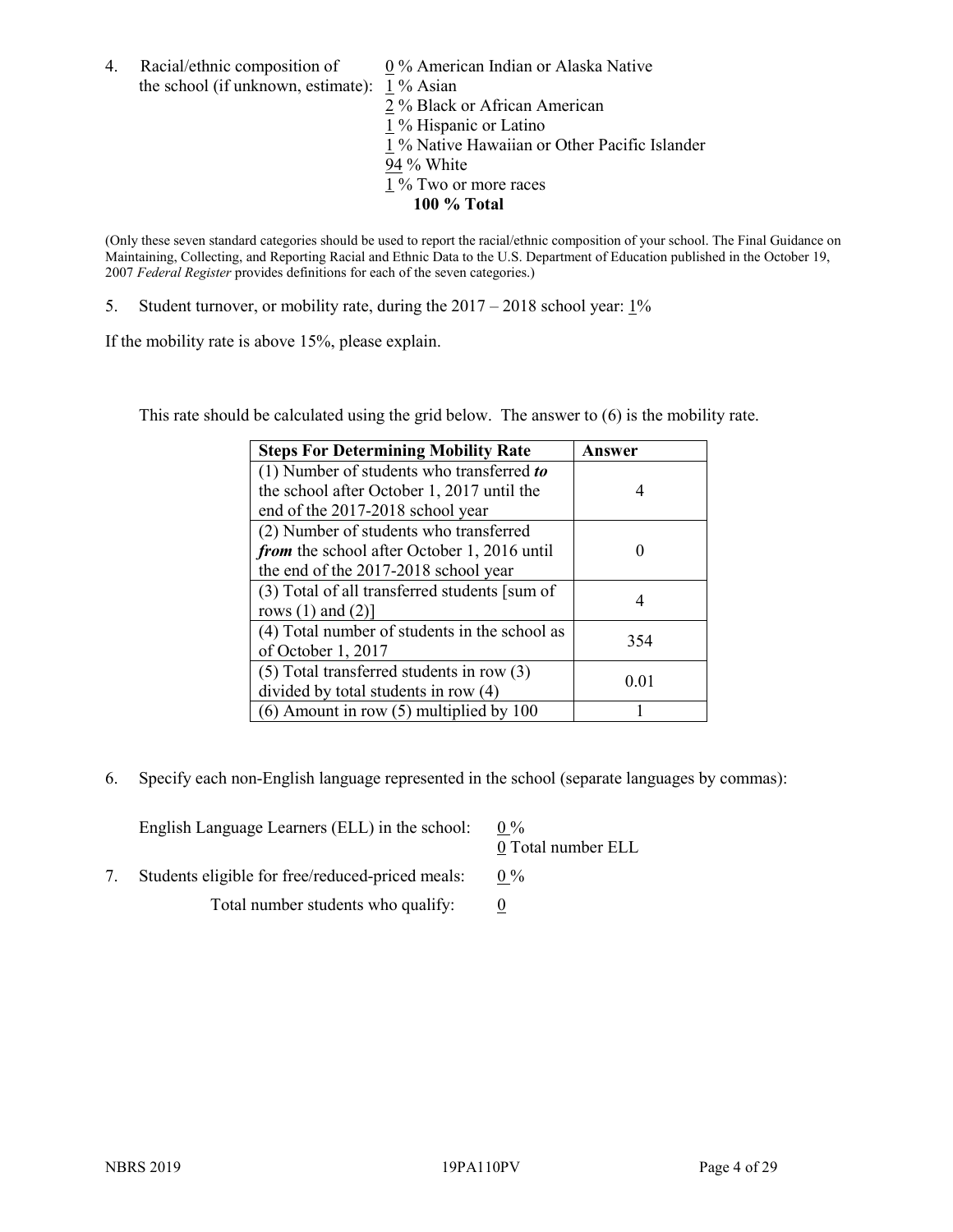10 Total number of students served

Indicate below the number of students with disabilities according to conditions designated in the Individuals with Disabilities Education Act. Do not add additional conditions. It is possible that students may be classified in more than one condition.

| 0 Autism                  | 0 Multiple Disabilities                 |
|---------------------------|-----------------------------------------|
| 0 Deafness                | 0 Orthopedic Impairment                 |
| 0 Deaf-Blindness          | 0 Other Health Impaired                 |
| 0 Developmental Delay     | 8 Specific Learning Disability          |
| 0 Emotional Disturbance   | 10 Speech or Language Impairment        |
| 0 Hearing Impairment      | 0 Traumatic Brain Injury                |
| 0 Intellectual Disability | 0 Visual Impairment Including Blindness |

- 9. Number of years the principal has been in her/his position at this school:  $\frac{5}{9}$
- 10. Use Full-Time Equivalents (FTEs), rounded to nearest whole numeral, to indicate the number of school staff in each of the categories below:

|                                                                                                                                                                                                                              | <b>Number of Staff</b>      |
|------------------------------------------------------------------------------------------------------------------------------------------------------------------------------------------------------------------------------|-----------------------------|
| Administrators                                                                                                                                                                                                               | $\mathcal{D}_{\mathcal{A}}$ |
| Classroom teachers including those<br>teaching high school specialty<br>subjects, e.g., third grade teacher,<br>history teacher, algebra teacher.                                                                            | 21                          |
| Resource teachers/specialists/coaches<br>e.g., reading specialist, science coach,<br>special education teacher, technology<br>specialist, art teacher, etc.                                                                  | 8                           |
| Paraprofessionals under the<br>supervision of a professional<br>supporting single, group, or classroom<br>students.                                                                                                          | 7                           |
| Student support personnel<br>e.g., school counselors, behavior<br>interventionists, mental/physical<br>health service providers,<br>psychologists, family engagement<br>liaisons, career/college attainment<br>coaches, etc. | $\overline{\mathcal{L}}$    |

11. Average student-classroom teacher ratio, that is, the number of students in the school divided by the FTE of classroom teachers, e.g.,  $22:1$  17:1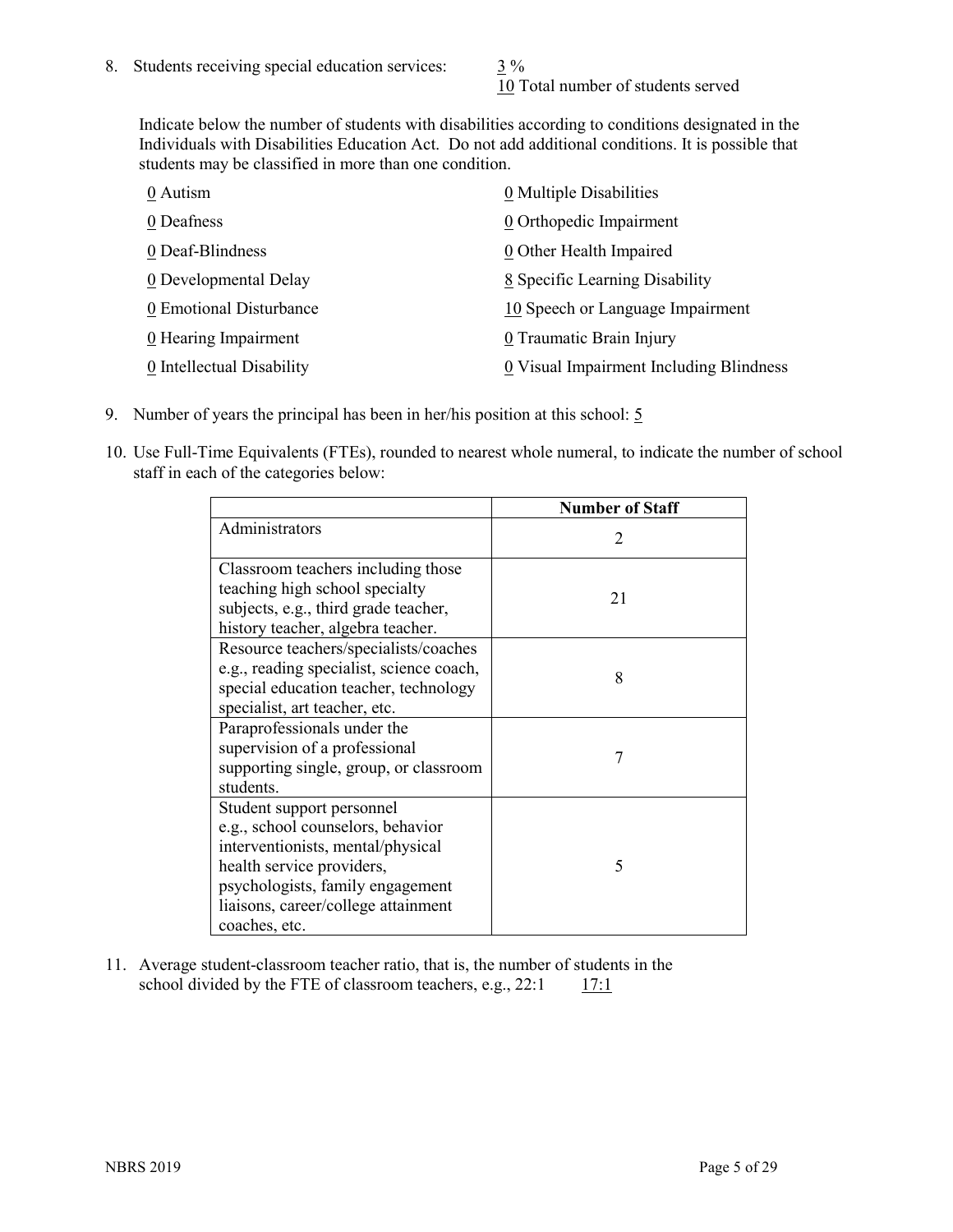12. Show daily student attendance rates. Only high schools need to supply yearly graduation rates.

| <b>Required Information</b> | $2017 - 2018$ | 2016-2017 | 2015-2016 | 2014-2015 | 2013-2014 |
|-----------------------------|---------------|-----------|-----------|-----------|-----------|
| Daily student attendance    | $97\%$        | 96%       | 96%       | 96%       | 96%       |
| High school graduation rate | $0\%$         | $0\%$     | $0\%$     | 9%        | $0\%$     |

#### 13. **For high schools only, that is, schools ending in grade 12 or higher.**

Show percentages to indicate the post-secondary status of students who graduated in Spring 2018.

| <b>Post-Secondary Status</b>                  |           |
|-----------------------------------------------|-----------|
| Graduating class size                         |           |
| Enrolled in a 4-year college or university    | $0\%$     |
| Enrolled in a community college               | 0%        |
| Enrolled in career/technical training program | $0\%$     |
| Found employment                              | 0%        |
| Joined the military or other public service   | 0%        |
| Other                                         | በዓ $\sim$ |

14. Indicate whether your school has previously received a National Blue Ribbon Schools award. Yes No X

If yes, select the year in which your school received the award.

15. In a couple of sentences, provide the school's mission or vision statement.

Saint Thomas the Apostle school plays an integral role in the mission of the church. The teachers are committed to preparing the children for productive lives as 21st century learners so that we will serve God in the use of our talents, serve the Church as courageous leaders and serve the community by bearing the Gospel message to the world.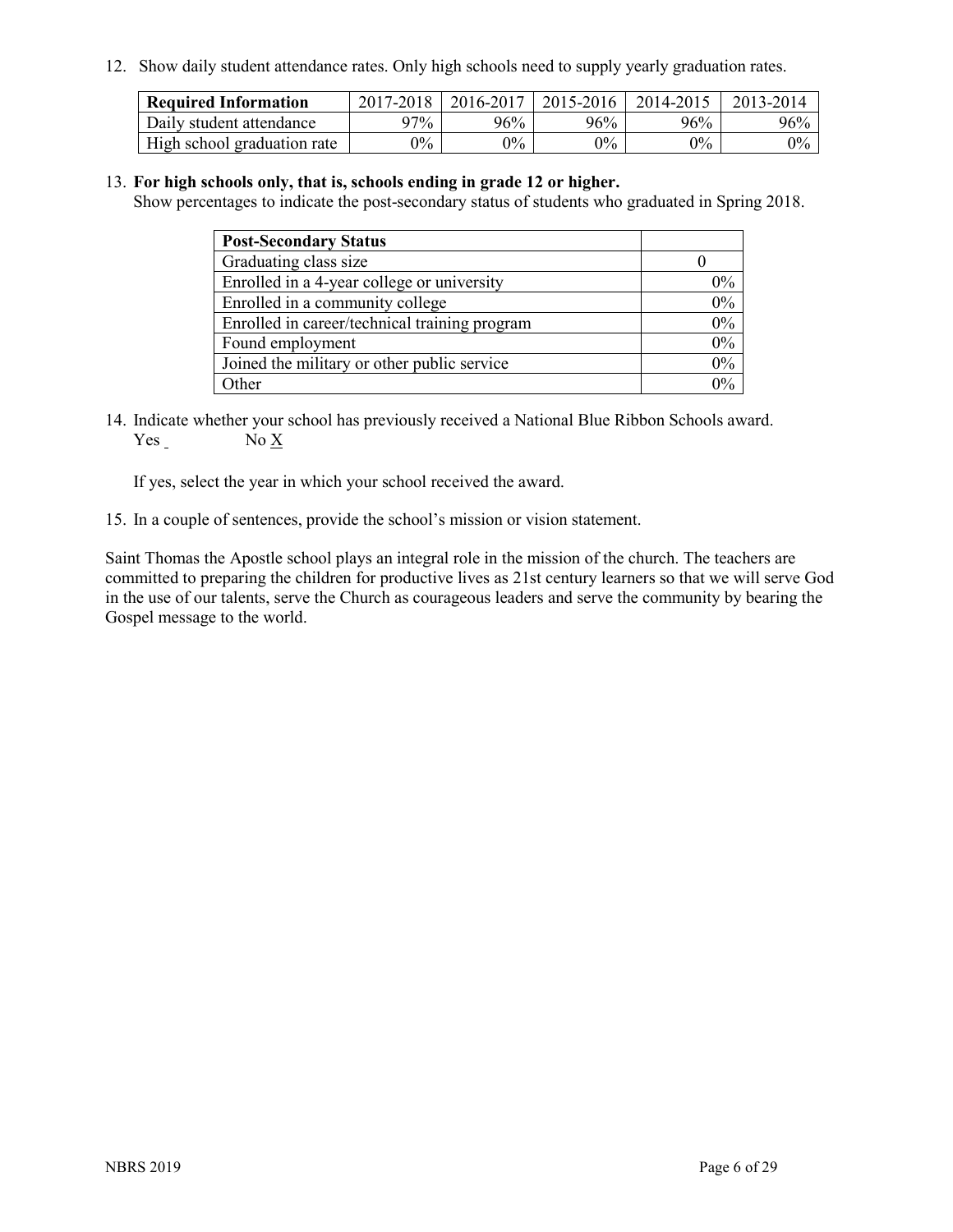# PART III – SUMMARY

Founded in 1729, Saint Thomas the Apostle School has strong roots in the Catholic faith and is the oldest parish in Pennsylvania. On August 1852, the Bishop of Philadelphia, Saint John Neumann, blessed the cornerstone of the old church, which is still in use today for parish worship.

Located on a 30-acre campus, the school opened in September of 1956, with an enrollment of 124 students. A rapid influx of families created the need for to a new Church (completed in 1991), and school (completed in 1956). In 2000, a new two-story building opened providing 16 additional classrooms, offices, faculty room, conference rooms, and a state-of-the-art library. Recognizing the need for a new gymnasium, ground was broken in the spring of 2006, and the gym was completed in May of 2007. Our current enrollment has grown to 359 students.

Saint Thomas the Apostle School of Glen Mills, Pennsylvania, continues to be staffed by experienced, professional personnel committed to upholding and instilling Christian values through a Catholic education. Saint Thomas the Apostle School is comprised of a strong family demographic that is well educated and is in a mid-upper socioeconomic income level. As a community, we foster positive relationships and value our parents as partners.

Throughout our 62 years of academic excellence, we have achieved many milestones. We offer two sections of every grade level (pre-K through eighth grade). Our teachers are well educated; some teachers have Master's degrees in Education. Several faculty members have been part of our school more than 20 years.

Saint Thomas the Apostle School provides excellence in education for the success of our students to achieve their full potential, both intellectually and spiritually. Along with providing a rigorous core curriculum, this year Saint Thomas the Apostle School is offering additional enhancement courses that provide real-world applications to produce well-rounded learners. These include Law, Civil Engineering and STREAM for grades sixth through eighth.

As a Google-based school, Saint Thomas the Apostle incorporates G Suites through all subject areas, and all educators are provided with Smartboards in their classrooms. We emphasize the use of technology across the curriculum. The fifth through eighth grades have their own Chromebooks and grades K-4 share Chromebooks and iPads from a mobile cart. In addition to Chromebooks and iPads, we have additional technology devices, including Ozobots, an aerial drone, a document camera, two 3D printers, Verniers, and HP Sprout. We frequently use apps/extensions, such as Scratch, Flipgrid, Aurasma, Adobe Spark, Kahoot, Newsela, and Nearpod.

Through a safe and nurturing environment, Saint Thomas the Apostle School provides various opportunities for growth and creativity. On STA Live!, the morning news broadcast, upper grade students report news, upcoming events, weather, and sports to the entire student body. Along with reporting the news, the broadcast commences with morning prayers and the Pledge of Allegiance. The live stream enables students the opportunity to write scripts and speak publicly on a weekly basis. The students develop 21st century skills needed to be successful in our digital world.

Educating the whole child is our goal and we, therefore, provide them with the opportunity to build strong minds and bodies. Participation is encouraged through our extra-curricular activities. STA offers National Junior Honor Society, Student Council, Mathletes, Newspaper, Yearbook, Science Explorers, Art Club, Debate, Chorus, Glee Club, Theater Arts Program, Band, Comic Book Club, Book Club, and Altar Servers.

Saint Thomas the Apostle School recognizes positive behavior through our school-wide Positive Behavior System (PBS). Expectations for each area of the school are displayed throughout the building. The teachers model these expectations for the students during the first week of school. If students are seen displaying these behaviors or going above expectations, they are awarded a green ticket, which is known as a "Saint Thomas Ticket." Each Thursday afternoon, the Dean of Students collects all green tickets. A set number of tickets are pulled each week and those students receive a reward. Since incorporating our PBS program, the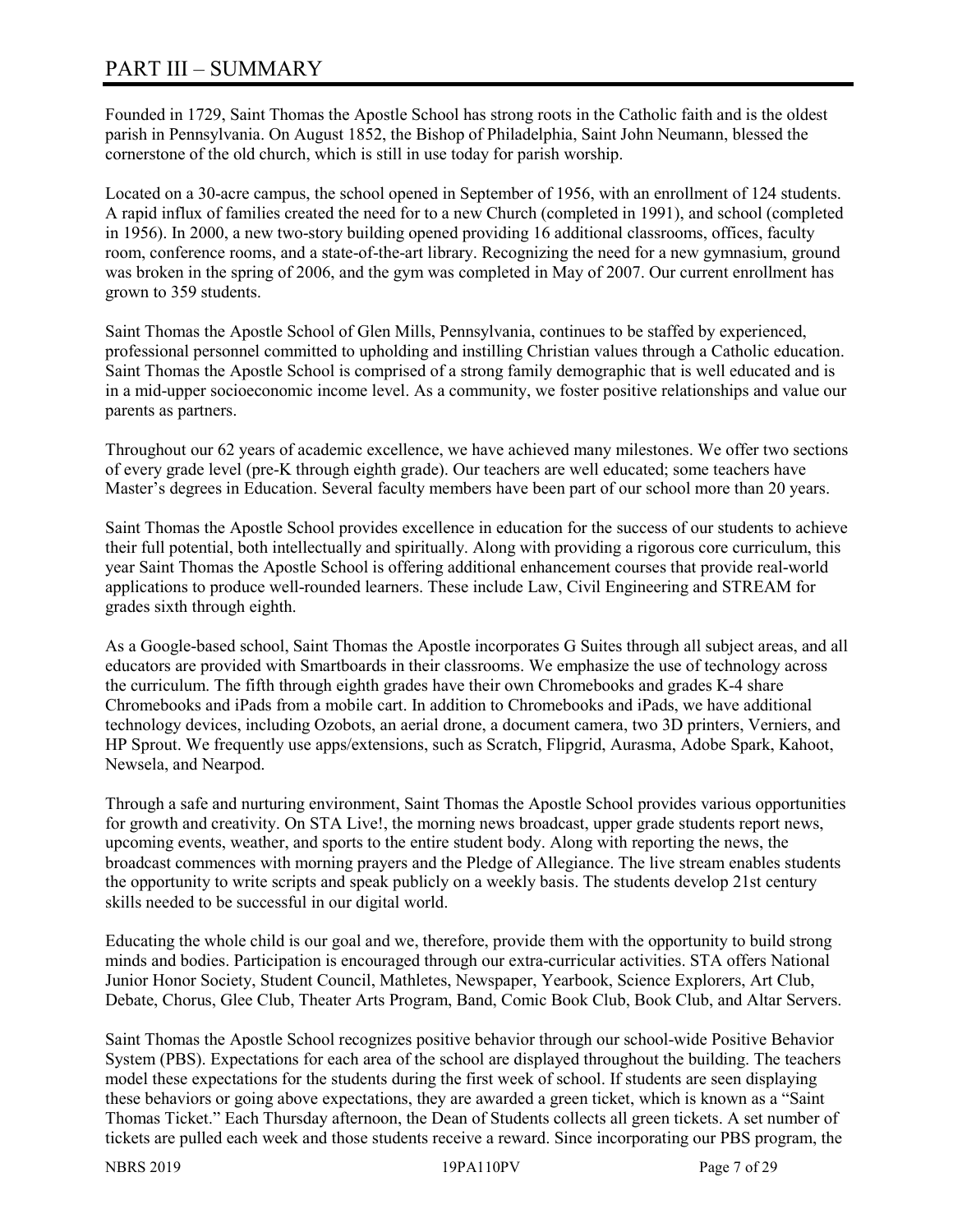number of demerits has decreased approximately 50 percent.

We pride ourselves on keeping our students and staff safe. Over the years, Saint Thomas the Apostle School has significantly improved our security. Within the past two years, the FBI has trained all staff on safety procedures. Currently, we have a Lobby guard kiosk installed for background checks and signing in and out for parents, visitors, vendors, and volunteers in our entry foyer. We also have eleven exterior cameras and eight interior cameras. In addition, there is a 3M security film on doors and windows in the main lobby. We also pride ourselves in promoting each students personal sense of well-being and security, both physically, and emotionally, against all forms of bullying. We educate our students against bullying by instituting an Anti-Bullying policy. Teachers in all grades are required to facilitate discussions about anti-bullying within their classrooms, along with incorporating tools and activities that parallel the discussions.

Upon graduation, our students are fully prepared to lead productive and successful lives as 21st century learners. They exude confidence in themselves and in using technology in their daily lives. Students are equipped with the knowledge and skills necessary for success in high school and beyond, having learned problem solving, cooperative learning, critical thinking, and public speaking skills.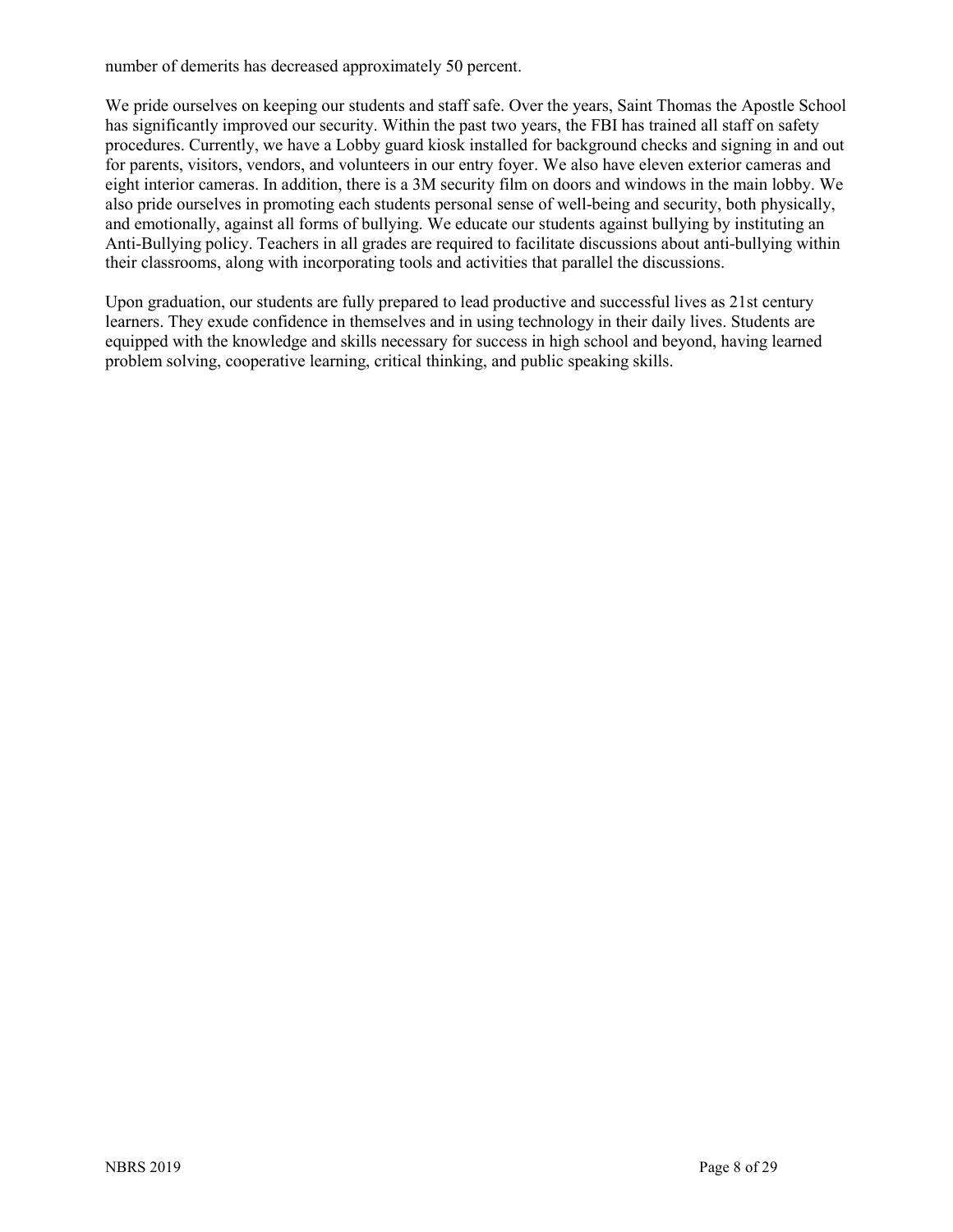#### **1. Core Curriculum:**

#### **1a. Reading/English language arts:**

The Language Arts curriculum at Saint Thomas the Apostle School is founded in the Curriculum Standards of the Archdiocese of Philadelphia, which are aligned with the Common Core Standards(CCS) as well as the PA State Standards. Instruction incorporates these standards by integrating written expression, oral communication, word study, grammar conventions, spelling, and comprehension.

The elementary grades use the Pearson's Reading Street series to assist us with the Common Core Standards(CCS). The students gain foundational skills in oral reading fluency, phonemic awareness, decoding, writing, and comprehension. Using DIBELS and benchmark assessments, the teachers can determine the students' strengths and weaknesses and adjust their lessons to accommodate the students' individual needs. Raz-Kids, a leveled reading computer program, is used both in school and at home to enhance reading skills. The middle-level grades use novels, trade books, and nonfiction pieces to direct instruction using a literature-based approach. Saint Thomas the Apostle School students in grades five through eight are using Renaissance 360, an online reading program, to assess and differentiate the needs of each student. This program exposes students to texts written on each students' Lexile scores, which are monitored and adjusted accordingly.

Saint Thomas the Apostle School creates strong writers by encompassing all writing styles across the curriculum. Students and teachers collaborate through the writing process. Supplemental materials are incorporated into daily lessons including Vocabulary Workshop, Simple Solutions, and Voyages in English to provide additional reinforcement and practice. Students are invited to participate in the Scrips National Spelling Bee and local writing contests.

#### **1b. Mathematics:**

Saint Thomas the Apostle School follows the Math Common Core Standards as prescribed by the Archdiocese of Philadelphia. In grades kindergarten through fifth, students are afforded opportunities to focus on the comprehension of numbers and operations, algebraic thinking, measurement and data, and geometric concepts. With these skills as a solid base, students in grades six through eight tackle more challenging topics, such as ratios and proportions, statistics and probability, algebraic and geometric concepts, expressions and equations, and the number system.

Fourth-grade students who achieve TerraNova scores that align with the Archdiocese of Philadelphia Honors Math program, can take Math Enrichment. Math Enrichment is designed to prepare students for the Honors Math Program. Starting in fifth grade, the Honors Math Program is offered to all eligible students in accordance with the requirements of the Archdiocese of Philadelphia. The Honors Math Program uses accelerated instruction to enable students to complete Algebra 1 in eighth grade, giving them the opportunity to test into Geometry for their freshman year of high school. Students in need of remediation are offered support opportunities through our Student Assistance Center, as well as from a part-time Special Education teacher.

Technology plays a key role in math, allowing students the opportunity to learn through a variety of modes. Differentiated instruction is offered with iPads, Chromebooks, Sprout Computers, 3D printers, SMART Boards, graphing calculators, the IHM maintenance program, along with online resources such as IXL and Sumdog. Students may participate in the Mathlete's Club, which fosters problem solving in local and nationwide competitions such as MathCounts, Noetic Learning, Castle Learning IHM, and Mathematics League. In addition, 5th through 8th grade students participate in an annual Math Fair where critical thinking and real-world situations are applied. The Scholastic Math Program provides students with a resource to real-world applications on mathematics.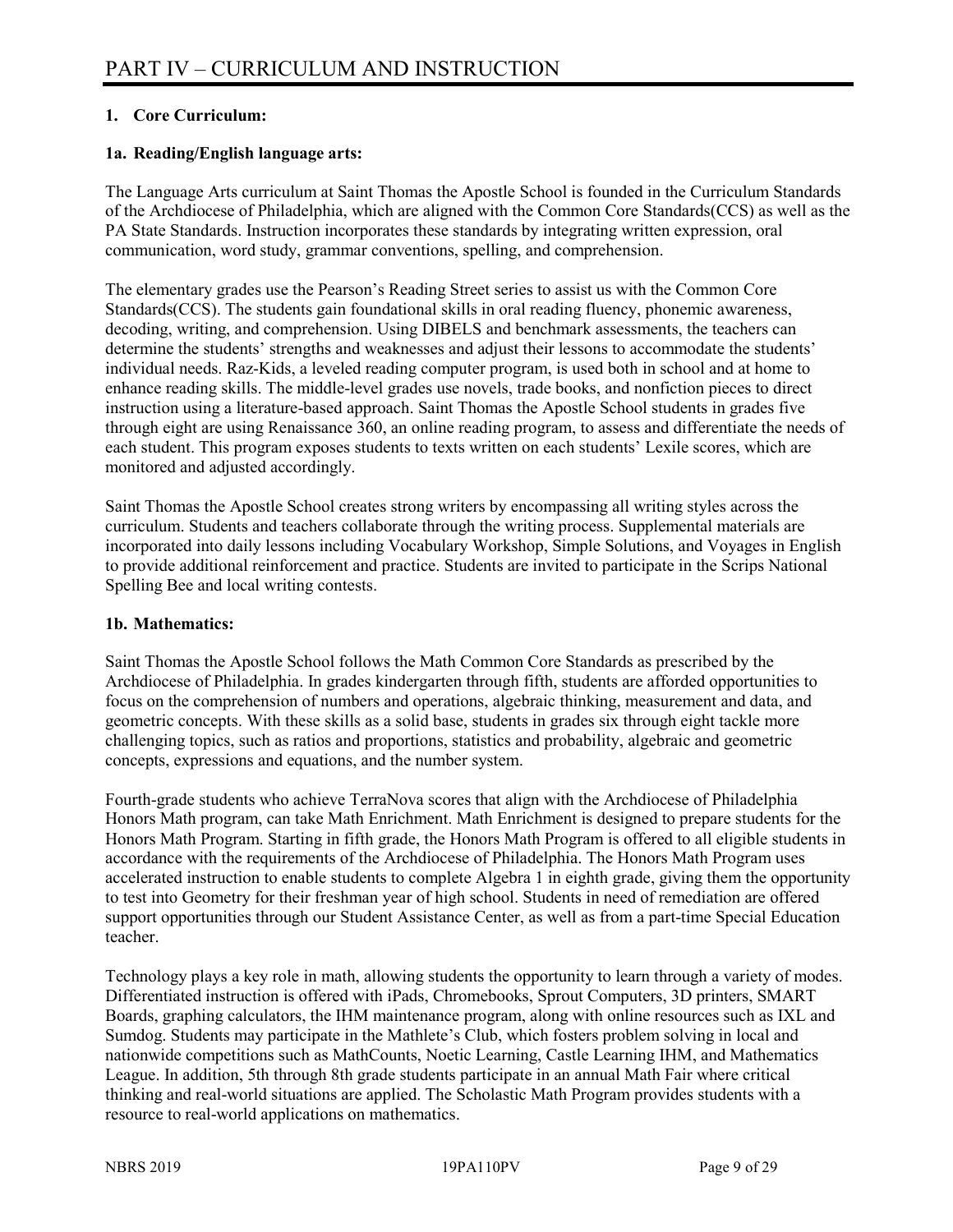#### **1c. Science:**

From kindergarten through eighth grade, the Saint Thomas the Apostle Science curriculum follows the Next Generation Standard and engages in students with the Lab Learner Science program. The state-of-the-art science program was implemented at Saint Thomas the Apostle School in 2007 from the Lab Learner Science program, a 100% research-based and hands-on approach to science in the 21st century. Our program includes a fully equipped in-school laboratory, a complete curriculum including all assessments, and on-line parent and teacher resources. Lab Learner incorporates the latest in brain research and classroom practice into a program that teaches students science in a way they can truly understand and enjoy through hands-on applications. Students in the Lab Learner Program also engage in lessons integrated into their classroom setting. Experiments and classroom lessons use metacognitive tools that prompt students to use numerous learning and thinking strategies. Our middle-level students' complete school-based projects: construct a plate tectonics model, the Egg Drop Challenge, and design a kinetic car to investigate friction. Technology is incorporated throughout daily lessons by using Google sheets to organize and chart data. In conjunction with the Lab Learner program, our fifth grade class uses Vernier Science tools to test the changes of temperature and motion. Our middle-level students use a digital microscope in the classroom to view specimen slides that correlate to their current curriculum.

#### **1d. Social studies/history/civic learning and engagement**

Students receive instruction in communities, cultures, American history, and World Civilizations, highlighting social, political, and economic features of the past and present world outlined in the Archdiocesan curriculum. Students in kindergarten through fourth grade use Scholastic News to stay informed about current and global occurrences. The fourth grade furthers their understanding of Native American tribes of Pennsylvania through a comprehensive research project, in which the students are required to research a Native American tribe and create either a game, model of a dwelling, or make a traditional dish of their specific tribe, and present to their class. Students at the middle level are encouraged to research and present on current events. Students are given many opportunities for civic engagement and appreciation. Grades four through eight take educational trips, abiding by the Archdiocese Philadelphia curriculum, allowing them to explore local areas, such as the Brandywine Battlefield, Old City Philadelphia and our state's capital, Harrisburg. Fourth grade also takes part in Passport to History, a program that is hosted by the Delaware County Historical Society, which encourages them to visit historical sites in Pennsylvania. Seventh grade tours our nation's Capital, the District of Columbia, and 8th grade visits the 9/11 Memorial and other sites in New York City. Saint Thomas the Apostle School teachers emphasize the need to incorporate our local and universal cultures and traditions to impart to the students a great appreciation for the world around them. We further their understanding of the content through technology such as Chromebooks, SMART boards, and iPads. Students go on virtual tours, study primary sources, and watch clips of historical documentaries. Saint Thomas the Apostle School hosts an annual Geography Bee, where the winner gets a chance to continue competing all the way up to the national level.

#### **1e. For secondary schools:**

#### **1f. For schools that offer preschool for three- and four-year old students:**

Preschool for three- and four-year old students:

Saint Thomas the Apostle's Preschool Curriculum is based upon the Archdiocese of Philadelphia's Early Childhood Standards. Saint Thomas provides a strong academic and emotional foundation that nurtures the child through all areas of development. In addition to the Early Childhood Standards, the teachers provide instruction in areas such as Math/Reading Readiness, Language Arts, Science, Technology, Fine/Gross Motor Skills, Music, Art, Spanish, and Interactive Technology. The teachers allow each child to travel at their individual pace according to their individual development, background, experiences, and needs. In addition to academics, the teachers provide guidance in developing the child's social and emotional wellbeing as they discover the world around them.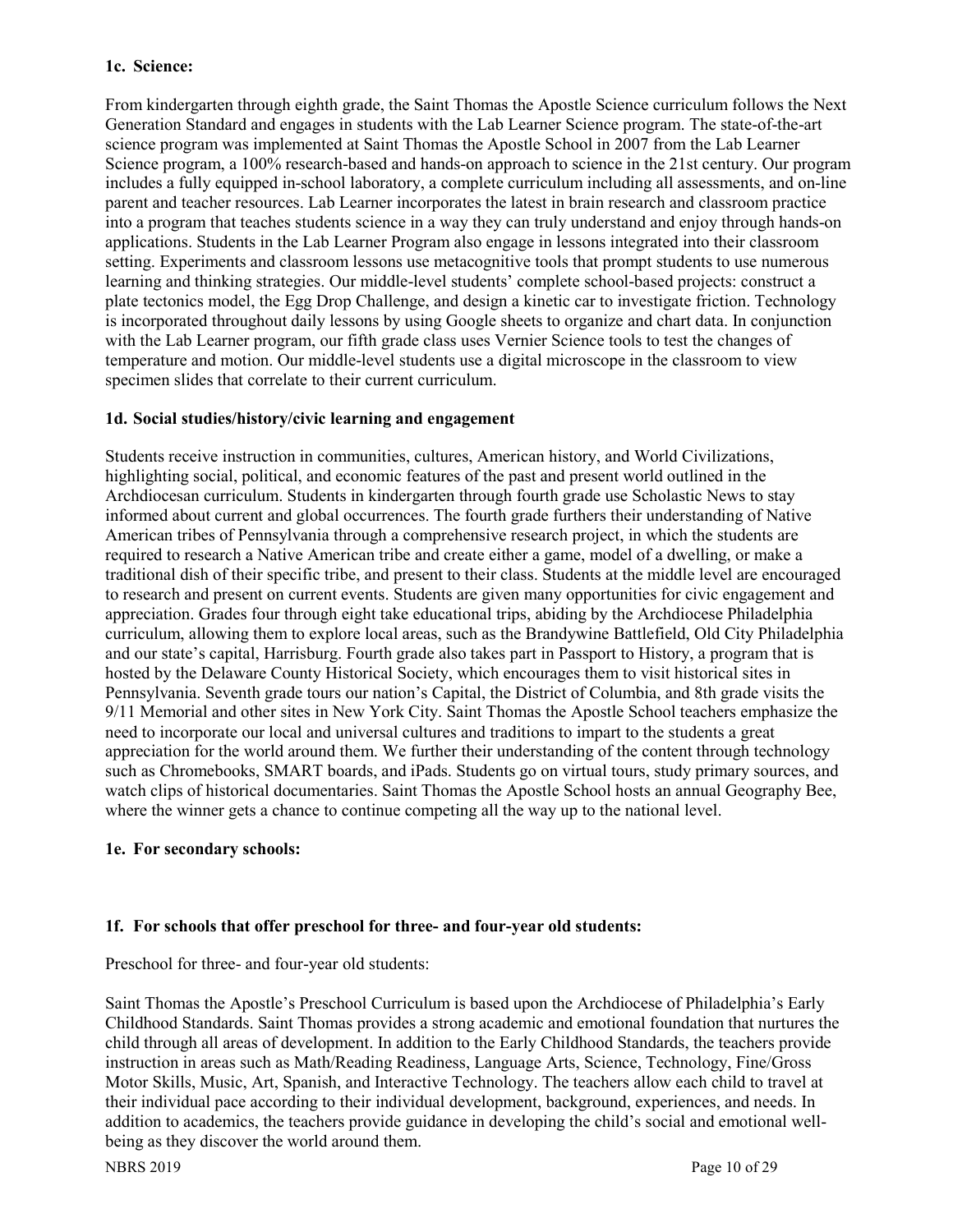#### **2. Other Curriculum Areas:**

#### Art

The Art program at Saint Thomas the Apostle School follows curriculum guidelines provided by the Archdiocese of Philadelphia. These guidelines incorporate elements of Fine Art and Art History while fostering creativity and hands-on skills. In weekly classes, students from pre-K 3 through eighth grade are introduced to a variety of materials, techniques, and artists and are given the opportunity to explore their imagination and build on creative skills. Wide ranges of projects are age- and skill level appropriate. Students are encouraged to challenge themselves within each project.

Students are assessed on participation, effort and general understanding of materials and techniques using a simple rubric. Original artwork is displayed in the school lobby, on bulletin boards throughout the school and outside the Art Room. Students have opportunities to build on their existing skills and create additional artwork in Saint Thomas' after-school Art Club and Comic Book Club.

#### Physical Education

Physical Education at Saint Thomas the Apostle School helps students develop the skills and confidence associated with a wide range of activities that foster healthy and active lifestyles. Beyond nurturing each student's physical dimensions, our program focuses on the education of the whole child and is strongly committed to the unique individual's academic and spiritual growth.

Students are offered a holistic approach in accordance with the curriculum guidelines of the Archdiocese of Philadelphia. This involves a variety of elements, including the demonstration of basic locomotor and nonlocomotor skills, mastery of fundamental and manipulative skills, knowledge and understanding of safety and injury prevention, and evidence of responsible personal and social behavior in a physical activity setting.

At Saint Thomas the Apostle School, we maximize the opportunity to integrate other subject areas into the student physical education experience. Students in grades four through eight complete a writing piece called the God-Given Talent project, which involves the research, writing, and presentation of a notable individual who impacts the world using his or her own special talent. Physical education is offered in once-weekly sessions that range from 30 to 55 minutes in duration. The success of our program is regularly assessed in diverse ways. Using a 1 to 4 evaluation scale, students are observed demonstrating or performing a skill. Our physical education program is a developmental process that recognizes the needs of each student and their individual age level and ability, while encouraging the enjoyment of sports and the practice of fit and healthy lives that extend well beyond school.

#### Spanish

The Spanish curriculum embraces a broad spectrum of communication skills using the five Cs of essential foreign language education: Communication, Culture, Connections, Comparisons, and Community. The Spanish program provides rich curricular experiences to attain the necessary standards for a foreign language. The goal of this curriculum is to develop positive attitudes and excitement toward learning the Spanish language. Through the skills of listening, speaking, reading, and writing, students broaden their awareness, acceptance and understanding of the Hispanic culture. This program is designed to accommodate varying levels of language learners as they progress through the stages. The grades that participate in Spanish are: pre-K 3 for 15 minutes per week, pre-K 4 and kindergarten for 25 minutes per week, and grades 1 through 8 for 50 minutes per week.

Additionally, elements of the Catholic faith tradition are integrated into this Spanish curriculum to provide a meaningful language and cultural experience within the context of the Catholic faith.

#### Technology/Library/Media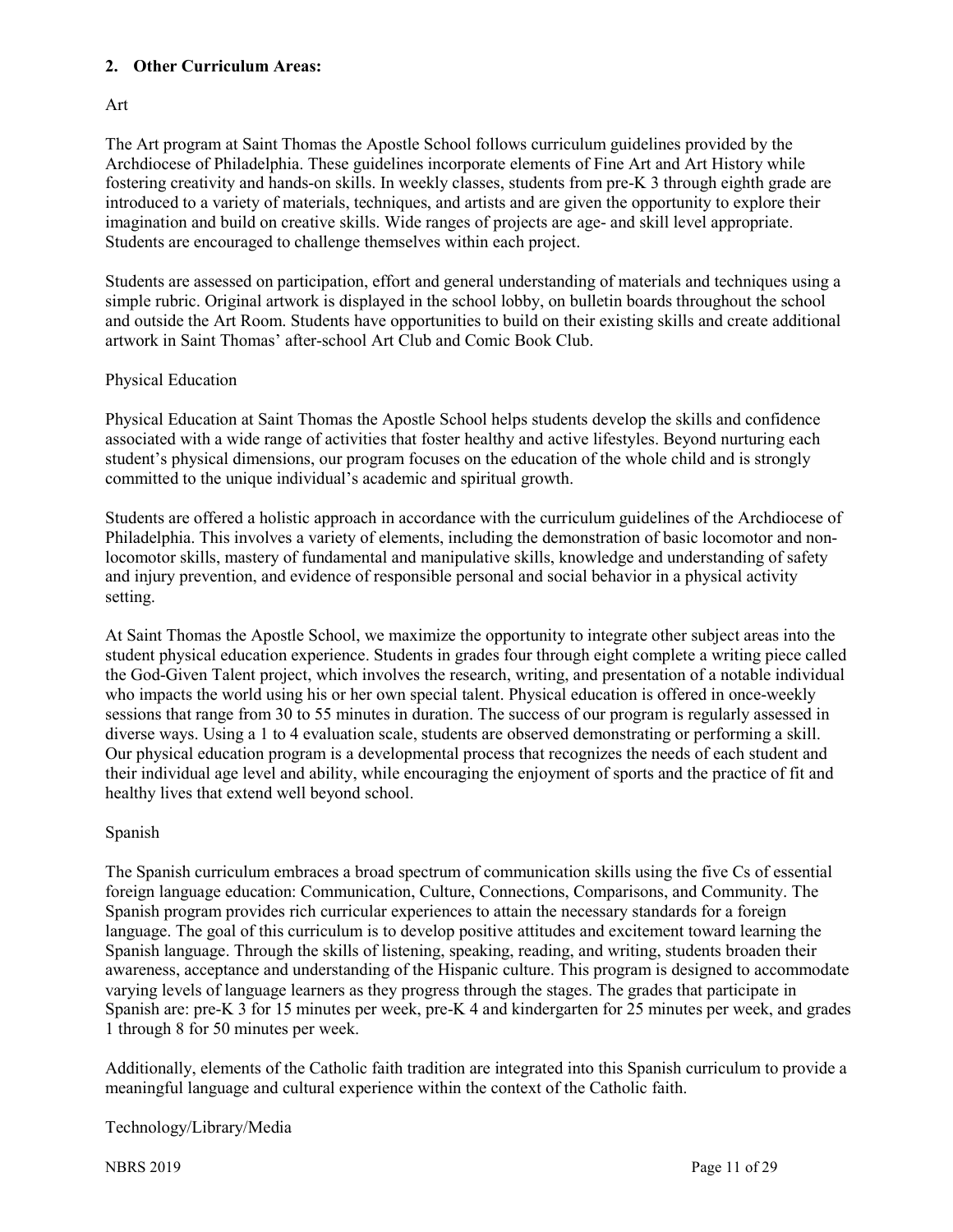The mission of the Technology program at Saint Thomas the Apostle is to provide the knowledge and teach the skills necessary for youth to engage in a world where technological advancements are continually emerging. School leadership, the technology instructor, the technology information specialist, and our professional staff and educators align and integrate in accordance with Archdiocese of Philadelphia Schools Educational Technology Plan 2016-2021. Technology instruction is delivered to every Saint Thomas the Apostle School student in weekly sessions that are conducted for 50 minutes in grades one through eight and 25 minutes in kindergarten. Students in kindergarten and first grade learn the basics of operating an iPad, as well as terminology and skills associated with using the device to enrich curricular content. Keyboarding begins in these grades and is increasingly developed and practiced through eighth grade. Chromebooks are introduced in first grade, and by third grade, students are using the Google Education applications in a variety of subjects. In fifth through eighth grades, students are required to have their own Chromebooks, which they use in every discipline as they continue to learn and use more of the Google applications.

At Saint Thomas the Apostle, students benefit immensely from a wide range of computers, devices, and technology equipment that they learn and use as tools in their education in a variety of subjects. This hardware includes Chromebooks, iPads, HP Sprouts, 3D printers, 3D pens, Surface Pros, Ozobots, Dash and Dot robots, the Padcaster, green screens and photography equipment, and a Phantom DJi 3 drone. Integrated employment of each of these, in unison with a diverse offering of apps and software programs, greatly affects and enhances the ability of our students to participate in the digital world.

#### Religion

The Saint Thomas the Apostle School religion curriculum is rooted in a strong Catholic doctrine; comprised of prayer, scripture readings, it focuses on cultivating the students' spiritual and ethical maturity. The school and parish have a strong kinship and work together to improve the local community, through monthly food drives, and donations. For example, each Christmas, the school and parish collaborate on the Giving Tree, which benefits needy children in our community. The student body attends mass every first Friday of each month, participate in prayer services throughout the liturgical year, and attend monthly penance. Prayer partners are appointed throughout the school year, allowing students to work together to create a positive relationship between younger and older pupils while instilling Catholic values. Our religious curriculum is designed to shape our students into morally based adults.

#### Music

Weekly music classes in pre-K 3 through eighth grades engage students in developmentally appropriate activities that teach music theory, performance skills, instrumentation, music technology, and music history. In first through third grades, students work in groups to create short compositions using body percussion, instruments, and singing skills. In fourth through sixth grades, students create compositions and write correct notation to perform on non-pitched and pitched percussion instruments. In seventh and eighth grade, students delve into composers and music history. They continually build on music reading skills from first grade on and perform on non-pitched percussion instruments, such as boomwhackers, handbells, and tone bars. Beginning in third grade, interested students may participate in the Saint Thomas the Apostle Band. Piano and voice lessons are offered after school. Each year, several students in grades four through six participate in the Archdiocesan Choral and Band Festivals, and many students audition and are selected for the Archdiocesan Honor Chorus and Band in grades seven and eight. Approximately 85 students participate in the Saint Thomas Glee Club, which has performed the National Anthem two years consecutive at a Wilmington Blue Rocks baseball game.

#### **3. Special Populations:**

The faculty at Saint Thomas the Apostle School share a common goal of maintaining educational excellence along with encouraging achievement. Saint Thomas the Apostle School strives to provide a positive education by employing various instructional methods that meet the diverse needs of each student. Students obtain the skills to become an independent, problem-solving individual as they simultaneously gain an appreciation for the importance of fostering community.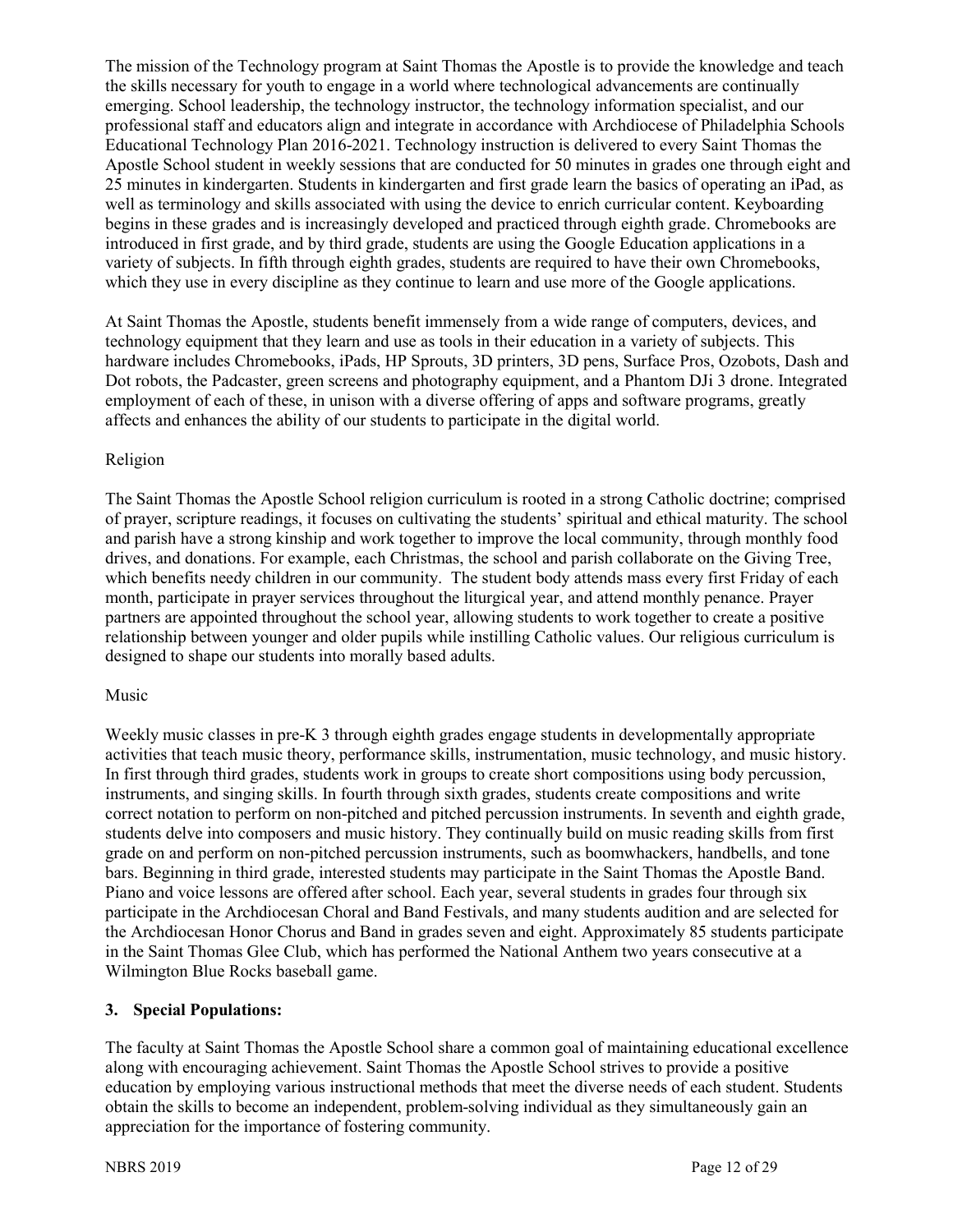Saint Thomas the Apostle School has a diverse array of assessments to aid in developing differentiated instruction. Standardized testing is used to foster individualized instructional plans. Students in third through seventh grades take the TerraNova, Third Edition assessments. The resulting scores are used to pinpoint areas of student strengths and weaknesses. These scores are also used to determine placement in the Honors Math Program, as well as individualized programs through the DCIU for those students needing learning support. The DCIU support programs include speech and language pathology, guidance and counseling, and remedial reading services. Our students who reside in the state of Delaware receive learning support, guidance, and counseling from certified faculty. Saint Thomas the Apostle School provides services through the Scholastic Assistance Center (SAC), a unique program that provides services to under- and highachieving students in a small, individualized environment.

All teachers employ hybrid-learning methods of instruction in the classroom, including flexible seating, collaborative group work, as well as direct, individual guidance. Technology is integrated to enhance classroom curriculum on a frequent basis. For instance, virtual tours are done through Google Earth in Social Studies and Religion bringing the real world into the classroom. In ELA, students peer edit and collaborate on writing assignments through Google Docs to learn how to work with others. Teachers are available before school, during recess, and after school to offer enrichment and extra help to improve student growth. Teachers are also available to parents whenever needed through phone call, emails, and/or personal meetings. Teachers provide in-class assessments through chapter tests, unit tests, and quizzes. Assessments are also offered through online sites such as Kahoot, Quizizz, and Quizlets. Alternative modes of assessment are offered to accommodate individual learning styles, such as projects that often include technology, experiments, enrichment worksheets, journals, warm-up exercises, and field trips. Manipulatives such as base ten blocks, counters, fraction pieces, 3D polygons, clocks, and money are incorporated into instruction to offer a hands-on learning experience.

Saint Thomas the Apostle School emphasizes spirituality through the Archdiocesan Religion curriculum. Students affirm their Catholic identity through volunteer projects and acts of almsgiving. We implement school-wide activities that embrace faith, charity and morality, such as prayer partners, visitation of shut-ins, food, clothing, and monetary collections, and the planning of religious celebrations. The Giving Tree is an annual example of school and parish collaborating to help families in need at Christmas time by buying and wrapping gifts.

To maintain high levels of success and ensure students possess the necessary skills to become 21st century learners, teachers collaborate to update and revise lesson plans. At Saint Thomas the Apostle School, teachers continually aspire to provide an environment for students to achieve academic, spiritual, and physical excellence.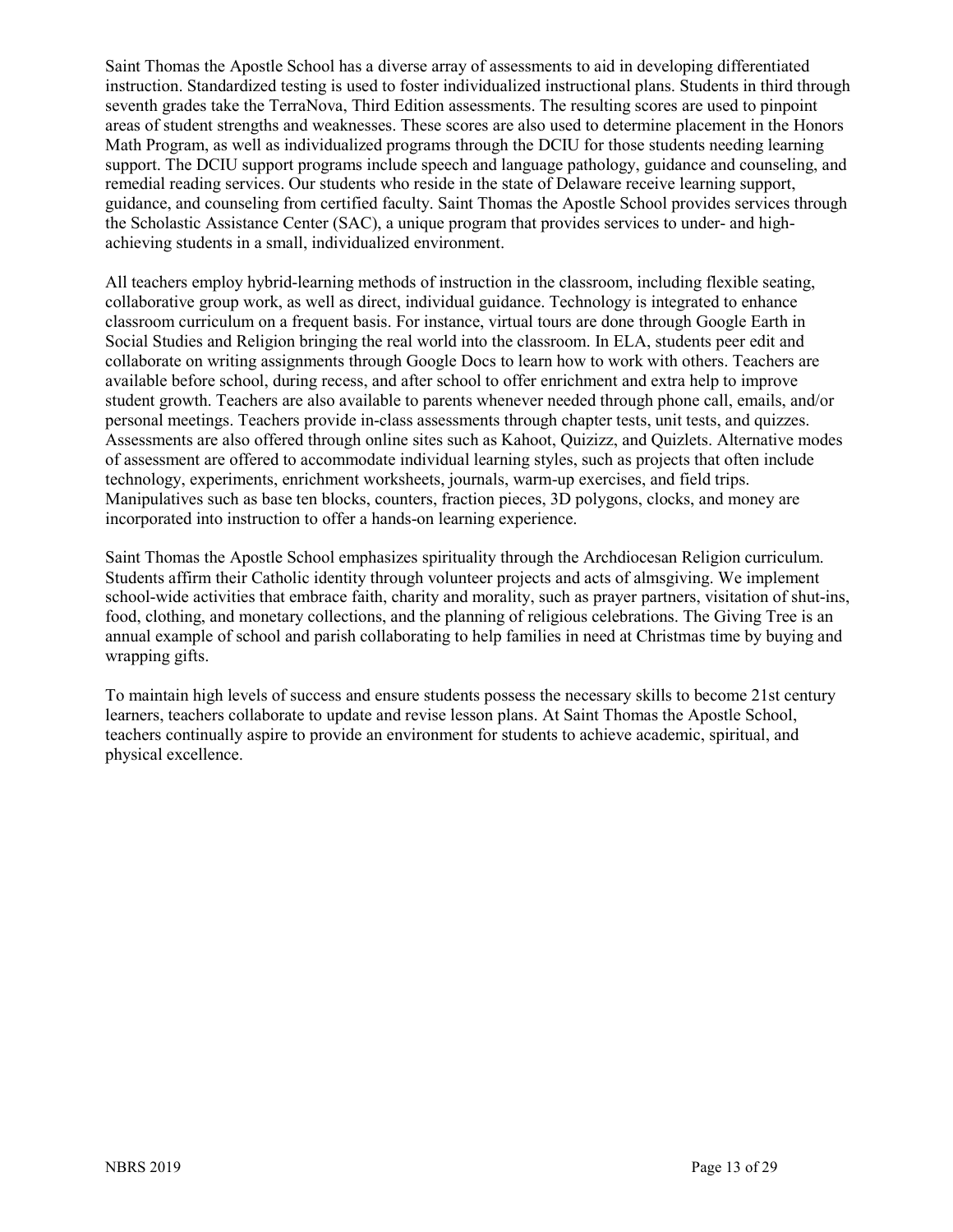#### **1. School Climate/Culture:**

Saint Thomas the Apostle School strives to create a safe, fun, religious, and creative learning environment for all students and faculty. We encourage our students to "Smile, Share and Make Good Decisions" every day. Each day at Saint Thomas the Apostle begins in a positive and prayerful manner; the faculty meet in the main office for morning prayers before the students arrive.

Upon arrival, the principal and staff greet the students in a positive, heartfelt manner. The students then proceed to their classrooms where they are greeted warmly by their classroom teachers. Once the students are settled in their homerooms, they collectively recite our school mission statement, morning prayers, and the Pledge of Allegiance. During morning announcements, activities, birthdays, and school news are communicated to the school community.

Throughout the day, the principal circulates in and out of classrooms and is present in the cafeteria during all lunch periods. A strong and positive rapport is built between the principal and student body. The student to teacher ratio allows educators to foster positive relationships with their students and help them flourish academically. The students also build a close relationship with each other. Our Prayer Partner program allows students from the lower and upper grades to collaborate at mass and in the classroom, leading to a greater sense of community in our school.

Cultural awareness is valued within our school community. Each year, we celebrate United Nations Day. Students research different countries and cultures; they create a class flag, sample ethnic food, and experience the country's language. In addition, our students grow academically and socially by participating in the Spelling Bee, Geography Bee, and Math Fair. As a school, we foster Christ-like behavior through school liturgies, prayer services, and donating to the missions.

Saint Thomas the Apostle School is fortunate to have the support of our Home and School Association. They provide an annual faculty brunch and give the faculty small gifts of appreciation throughout the year. They are instrumental in implementing various activities throughout the year such as Ice Cream Cone Day, Santa Secret Workshop, Talent Show, and classroom holiday celebrations.

#### **2. Engaging Families and Community:**

The strong partnership between the family and school community is vital to the success of the school and its students; it is a partnership that builds a faith-based community that fosters academic growth and spiritual maturity. To engage family and community members, Saint Thomas the Apostle School offers various opportunities for families and community members to be involved in activities. Parents may volunteer for numerous activities in the school, such as science lab, study hall, lunch help, classroom projects and parties, and library assistance. Students may participate in C.A.R.E.S. (Children are Receiving Extended Services) and before and after school care which is operated by the faculty and staff. In addition, Saint Thomas the Apostle School offers workshops to the community on bullying and cyber-bullying, technology, and FBI presentations on school safety. These partnerships and programs ensure constant growth in student achievement along with an expansion of their sense of community.

Communication is imperative for a successful home and school partnership. Parents are regularly informed and invited to parish and school happenings. The electronic weekly envelope, parish bulletin, Option C, Home and School meetings, teacher websites, Facebook, Twitter, the school newspaper, and parent conferences keep all parties informed and involved.

Saint Thomas the Apostle School celebrates our school community each year during Catholic Schools Week. During this week, we invite the community to an open house and welcome grandparents/grandfriends to a prayer service and celebration. In addition to celebrating our Catholic identity during Catholic Schools Week, we demonstrate our appreciation for our students, teachers, and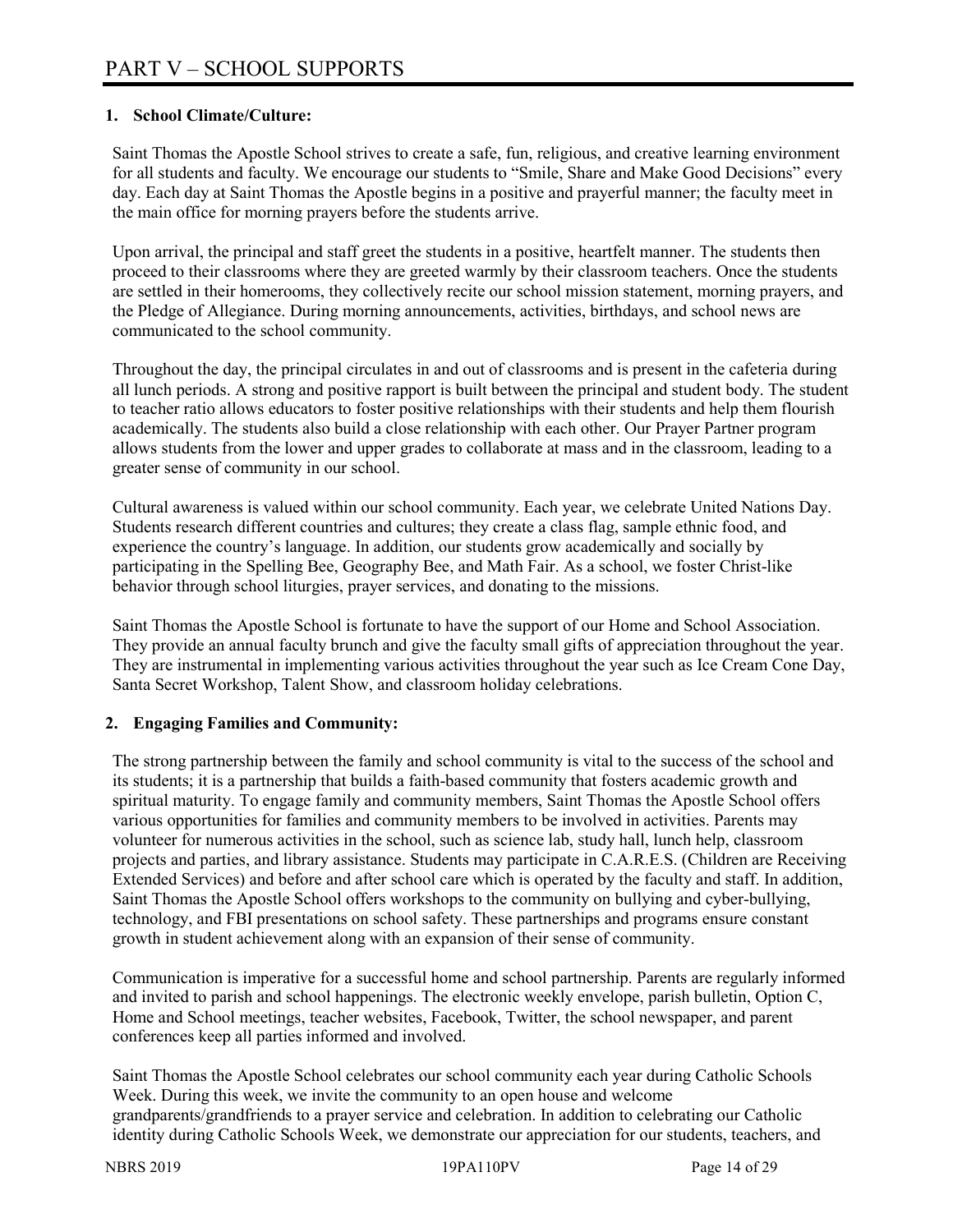volunteers by holding special events throughout the week.

Saint Thomas the Apostle School has a successful Ambassador Program, which assigns an established mentor family to a new school family for support, and guidance to create a faith based community that fosters academic growth and spiritual maturity. By instilling this program, new families feel welcome and confident to continue their children's education at Saint Thomas. The C.A.R.E.S.(Children are Receiving Extended Services) after school program is offered to working parents who need child care. Teachers and staff operate this program, and parents are secure in the knowledge that their child is safe and well cared for in their absence.

Saint Thomas the Apostle School has a strong Home and School Association. They are responsible for seasonal parties in the classroom and other fun events for the students. The Home and School hosts the Back to School Wine and Cheese, Harvest Fest, Haunted House, Fashion Show, Gala, Race for Education, Breakfast with Santa, and Santa Secret Workshop. Saint Thomas the Apostle School's National Junior Honor Society and Student Council raises money for many organizations through events such as Hoops for Heart, which benefits the Red Cross, Milkshakes for Mock, which benefits the Billy Mock Foundation, food collections for the Saint Agnes Food Pantry. The NJHS and Student Council keep the school community informed of upcoming events through media televisions located in the school lobby and second floor hallway.

Dear to the hearts of the Saint Thomas community are The Billy Mock Foundation and Brielle's Buddies. Billy Mock was a Saint Thomas student diagnosed with brain cancer while in sixth grade. His valiant fight led to the creation of the foundation that awards scholarships, provides financial support to many families, and supports many local groups with the intent of improving the lives of others. Each year, the foundation holds events such as a run/walks and golf outing. Brielle's Buddies was created after another Saint Thomas student, Brielle Barber, was diagnosed with brain cancer at the age of two. An annual community run/walk is held to benefit the Grayson Saves Foundation for brain cancer research at Children's Hospital of Philadelphia. These foundations offer the opportunity for Saint Thomas school and parish to join as one to support both charities.

The Saint Thomas Knights of Columbus is actively involved to enhance the school and community. They are active participants in our First Holy Communion, Harvest Fest, Pancake Breakfast, and Foul Shooting Contest. The Knights award a monetary scholarship to an eighth grader at graduation who embodies the commitment to their school, church, community, and has exhibited academic achievement.

#### **3. Professional Development:**

Saint Thomas the Apostle School encourages students to be lifelong learners, and the faculty leads by example by pursuing continued professional education. This continuing education is imperative to be an accomplished educator. Workshops are provided through the Delaware County Intermediate Unit and the Archdiocese of Philadelphia. These workshops provide information on subject areas along with student and faculty safety procedures.

Most workshops center around the use of technology in the classroom to stay abreast of the continuous technological advancements. Each year, several teachers attend the Connelly Foundation Summer Technology program, which encompasses areas such as drones, robots, coding, design, and focuses on the advancement of Google-based applications. Attending these workshops help us to enhance and amend our Google-based teaching curriculum.

Saint Thomas the Apostle recognizes the importance of not only educational advancements but also safety. The educators, staff and school substitutes of Saint Thomas the Apostle School are trained in areas such as cyber-bullying, suicide prevention, and active shooter procedures. Saint Thomas the Apostle School has been fortunate to be trained by Drexel University and the FBI in these areas. Certification in cardiopulmonary resuscitation (CPR) certification is offered per annum to the faculty, staff, and administration.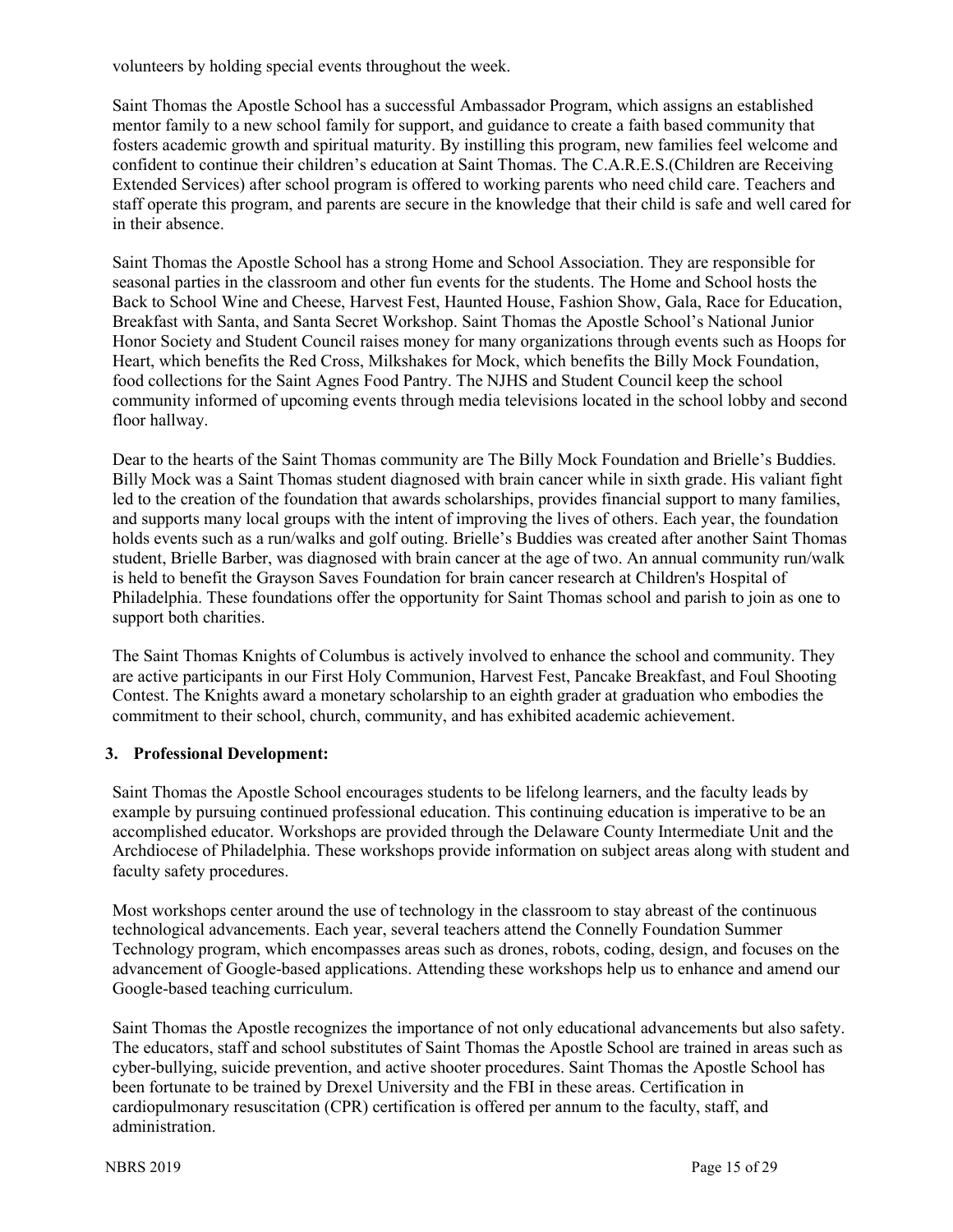At Saint Thomas the Apostle, the faculty and principal meet annually to analyze data from the TerraNova scores to assist in planning the curriculum for the year. The Archdiocese of Philadelphia provides professional development in this area. This information then helps the Saint Thomas the Apostle School educators to target the areas of need and improvement.

To obtain their 16 theology credits, educators take online catechetical instruction to further their Catholic identity. As a religious community, the faculty attends a yearly retreat where they discuss the core values of Catholic education.

The school considers continuous education paramount for all parties, so they encourage the faculty and staff to take part in various educational opportunities. Saint Thomas the Apostle School fully supports the faculty in furthering their education in their core subject areas by reimbursing them for the various workshops and online classes in which they partake. The school also provides their substitutes with some of the same training that the faculty and staff receive. Furthermore, veteran teachers act as mentors for newly hired teachers. Practicum students and student teachers from Neumann University are collaborated with teachers from Saint Thomas the Apostle School for field experience and mentoring opportunities. Saint Thomas the Apostle School believes that all school personnel should be well equipped to work with the students and the school provides many opportunities for them to do so.

#### **4. School Leadership:**

The leadership philosophy at Saint Thomas the Apostle School is based on collaboration and a concerted effort on the part of administration, staff, teachers, and parents in providing distinguished religious, spiritual, and educational programs for our students. The pastor is the steward of our community concerning the religious, spiritual, and financial needs of the school. The principal, designated by the pastor, is the spiritual and academic leader of the school as well as the supervisor of the faculty, staff, and students. The pastor and school are supported by a finance committee and a fundraising committee, both of whom assist in guiding the raising of funds and overseeing the financial responsibility and sustainability of the school and parish. The Dean of Students assists the principal with administrative duties and students' compliance of the handbook.

The pastor is extremely involved with the school and actively promotes the school at parish masses. As a steadfast supporter of the school, the pastor is a visible presence bringing Christ to the students. Parish support allows tuition to be reasonable for all students, and an endowment fund has been established to continue the ongoing support of the school.

The school principal strongly believes in working collaboratively with the pastor, faculty, and parents to provide excellence in academics in faith formation. There is regular communication between the school and families via Option C announcements, the school website, and through social media sites Facebook and Twitter. The principal is a strong proponent for bringing the latest advancements in technology for students to learn and use 21st century skills.

The Finance and Fundraising committees consist of parents, staff, and professionals in various fields such as finance, marketing, accounting, and other areas needed to maintain the focus and direction of the school. These committees foster a collaborative effort to grow, promote, and advance the mission of Saint Thomas the Apostle School.

The Dean of Students' main responsibility is to ensure that the students follow the policies and procedures as designated in the school handbook. The Dean is a member of the school Crisis Management team and the Positive Behavior System team. The Dean monitors attendance, oversees the lunchroom, and supervises the school day in the absence of the school principal.

NBRS 2019 Page 16 of 29 The faculty, staff, and administration of Saint Thomas the Apostle School are committed to working collaboratively to grow, promote and advance the mission of Saint Thomas the Apostle School. The school's leadership establishes policies and programs that are rooted in student achievement and religious formation.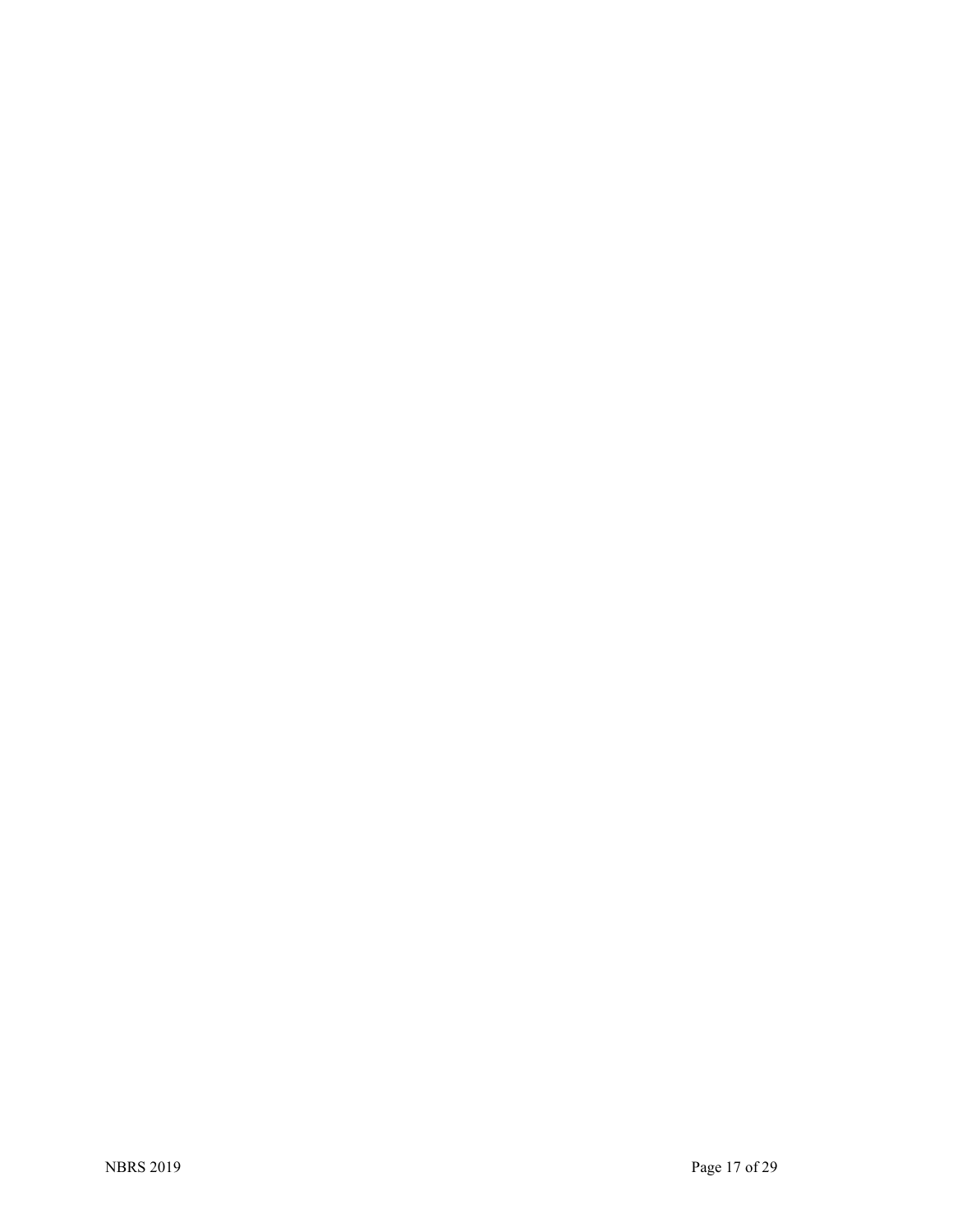# PART VI – STRATEGIES FOR ACADEMIC SUCCESS

Today, technology is found in every aspect of life. Incorporating technology has become a crucial aspect of education. A primary goal of Saint Thomas the Apostle School is the preparation of students for the real world and ever-changing technology. As a Google-based school, we incorporate technology across the curriculum using G Suite and its extensions. Every day, students can employ a broad spectrum of these technologies. Teachers are encouraged to use technology in the classroom daily and are required to implement a technology project each trimester.

Our students have a variety of tools at their disposal. Google Classroom offers the ability to organize assignments, collaborate with teachers and peers, view due dates, and submit assignments. It is an effective tool for both students and teachers. Teachers can post a differentiated assignment to students as needed, send absent students missed notes and assignments, and keep up with instruction on snow days by posting videos, discussion questions, and homework. This aids in maintaining the flow of academic goals and progress.

Other tools include Google Calendar, Forms, Slides, Sheets, Docs, Drive, Email, and Sites. Google Calendar is used to communicate with students as well as parents, keeping everyone updated and apprised on the daily activity in the classroom. Google Forms helps assess student understanding and progress; survey opinions gather information. Google Slides allow students to organize their research to make a presentation that strengthens oral communication skills. Google Sheets, Docs, and Drive allow students to write research papers, organize data from science/math experiments, and teaches students organizational skills. Google Email is a quick and easy communication mode for teachers, students, and parents. It is readily available for everyone to use as needed throughout the year. All teachers have a Google Site linked to the school website, which offers students and parents another source of information.

Our technology use is further enhanced by other innovative devices beyond G Suites and its extensions. This includes a 3D printer, HP Sprout, and a drone. With the 3D printer, students learn to design and scale objects, and in turn see the fruition of their creation when printed and painted. The Sprout is an all-in-one encompassing technology that empowers students to shape the physical and digital world in contemporary ways. The drone awakens student imaginations, offering a bird's eye view of their surrounding area; the drone allows them to see beyond their realm. By using all our technology devices, the students are empowered with real-world data to construct creative writing and make calculations.

Teachers enhance their lessons with the use of online extensions such as Kahoot, Aurasma, Quizizz, Adobe Spark, NearPod, Scratch, FlipGrid, and Quizlet. These sites allow teachers to heighten teaching techniques by presenting material in a different way, thus accommodating various learning styles.

As a result, graduates of Saint Thomas the Apostle School are empowered with an effective set of technological skills to face high school, college, and eventually, the workplace. Saint Thomas the Apostle School graduates are fully prepared to be successful in any future endeavors and to reach individual goals. This, along with strong academic skills and faith in God, allows these students to make a positive contribution to society.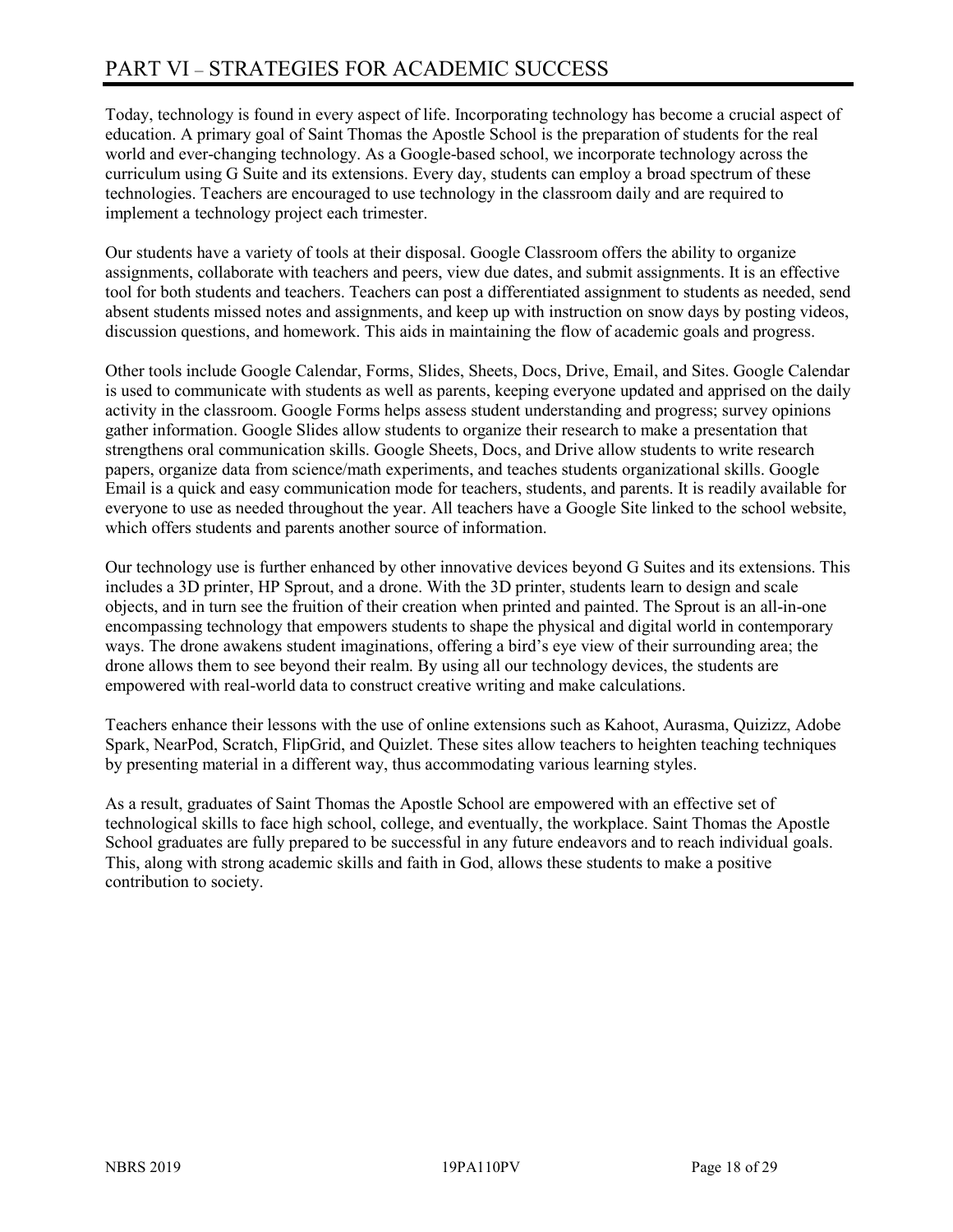# PART VII – NON-PUBLIC SCHOOL INFORMATION

1. Non-public school association(s): Catholic

Identify the religious or independent associations, if any, to which the school belongs. Select the primary association first.

|    | 2. Does the school have nonprofit, tax-exempt $(501(c)(3))$ status?                                    | Yes X  | No. |
|----|--------------------------------------------------------------------------------------------------------|--------|-----|
| 3. | What is the educational cost per student?<br>(School budget divided by enrollment)                     | \$6324 |     |
|    | 4. What is the average financial aid per student?                                                      | \$2800 |     |
| 5. | What percentage of the annual budget is devoted to<br>scholarship assistance and/or tuition reduction? | 37%    |     |
| 6. | What percentage of the student body receives<br>scholarship assistance, including tuition reduction?   | 25%    |     |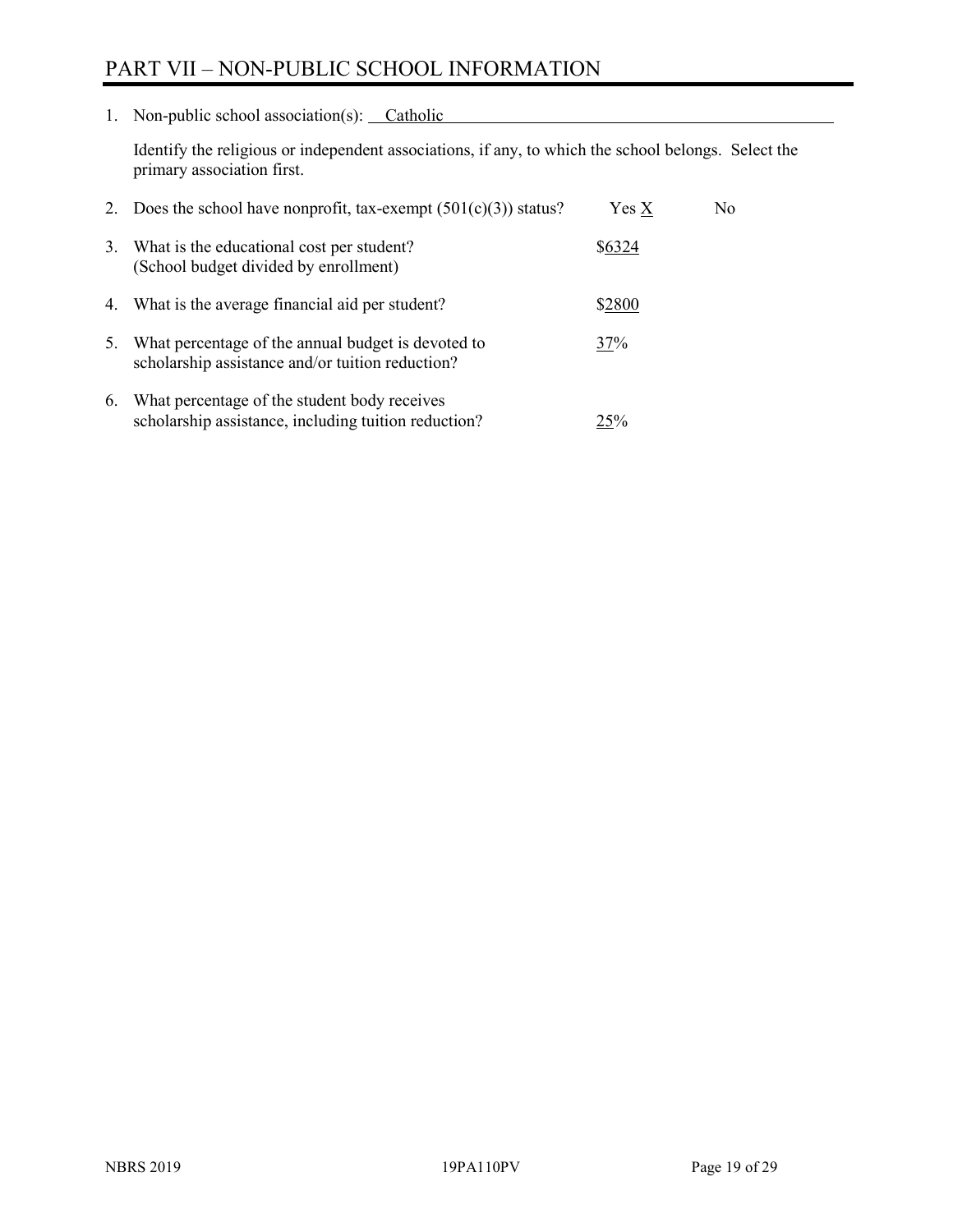# PART VIII – ASSESSMENT RESULTS FOR NORM-REFERENCED TESTS

#### **REFERENCED BY NATIONAL NORMS**

| <b>Subject:</b> Math                  | <b>Test:</b> Terra Nova 3 with<br>In View   | Grade: 3                             |
|---------------------------------------|---------------------------------------------|--------------------------------------|
| <b>Edition/Publication Year: 2011</b> | <b>Publisher:</b> McGraw Hill<br><b>CTB</b> | Scores are reported here<br>as: NCEs |

| School Year                                | 2017-2018 |
|--------------------------------------------|-----------|
| Testing month                              | Mar       |
| <b>SCHOOL SCORES</b>                       |           |
| Average Score                              | 72        |
| Number of students tested                  | 31        |
| Percent of total students tested           | 100       |
| Number of students alternatively assessed  | $\theta$  |
| Percent of students alternatively assessed | $\theta$  |
| <b>SUBGROUP SCORES</b>                     |           |
| 1. Other 1                                 |           |
| Average Score                              |           |
| Number of students tested                  |           |
| 2. Other 2                                 |           |
| Average Score                              |           |
| Number of students tested                  |           |
| 3. Other 3                                 |           |
| Average Score                              |           |
| Number of students tested                  |           |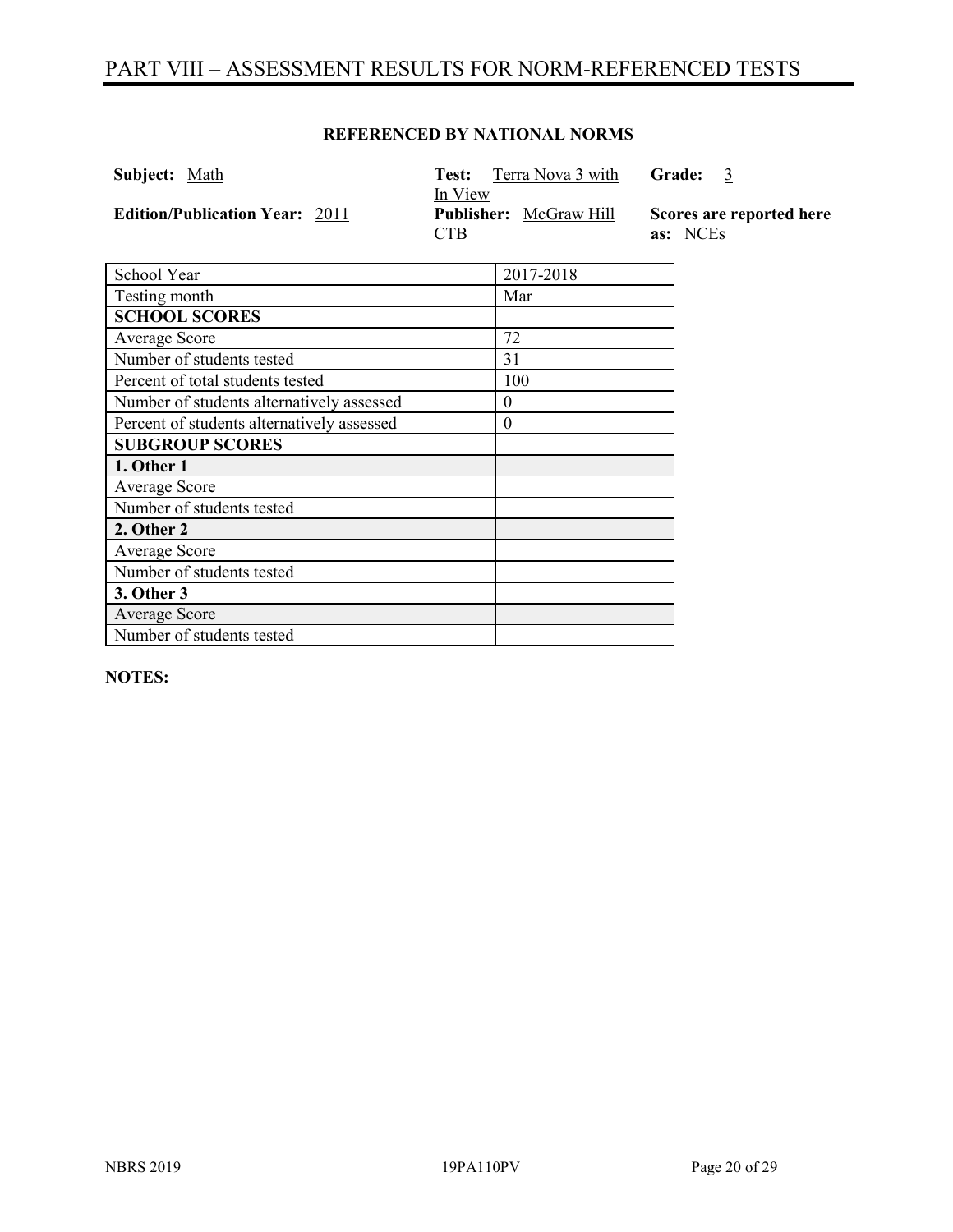| <b>Subject:</b> Math                  | Terra Nova 3 with<br>Test:    | Grade: 4                 |
|---------------------------------------|-------------------------------|--------------------------|
|                                       | In View                       |                          |
| <b>Edition/Publication Year: 2011</b> | <b>Publisher:</b> McGraw Hill | Scores are reported here |
|                                       | CTB                           | as: NCEs                 |

| School Year                                | 2017-2018 |
|--------------------------------------------|-----------|
| Testing month                              | Mar       |
| <b>SCHOOL SCORES</b>                       |           |
| <b>Average Score</b>                       | 72        |
| Number of students tested                  | 38        |
| Percent of total students tested           | 100       |
| Number of students alternatively assessed  | $\theta$  |
| Percent of students alternatively assessed | $\theta$  |
| <b>SUBGROUP SCORES</b>                     |           |
| 1. Other 1                                 |           |
| <b>Average Score</b>                       |           |
| Number of students tested                  |           |
| 2. Other 2                                 |           |
| <b>Average Score</b>                       |           |
| Number of students tested                  |           |
| 3. Other 3                                 |           |
| <b>Average Score</b>                       |           |
| Number of students tested                  |           |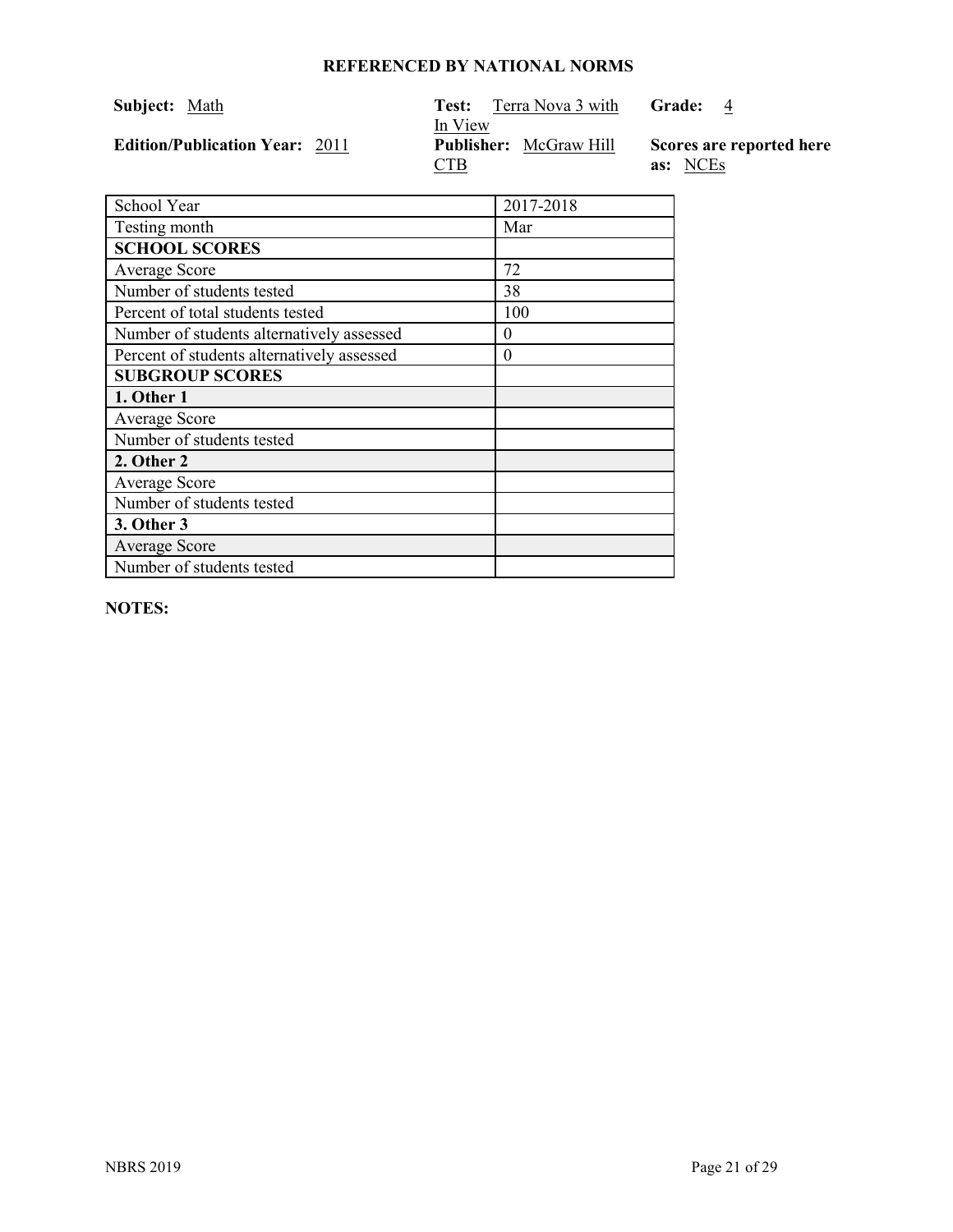| Subject: Math |                                       | Test:                 | Terra Nova 3 with             | Grade:                               |
|---------------|---------------------------------------|-----------------------|-------------------------------|--------------------------------------|
|               | <b>Edition/Publication Year: 2011</b> | In View<br><u>CTB</u> | <b>Publisher:</b> McGraw Hill | Scores are reported here<br>as: NCEs |

| School Year                                | 2017-2018 |
|--------------------------------------------|-----------|
| Testing month                              | Mar       |
| <b>SCHOOL SCORES</b>                       |           |
| <b>Average Score</b>                       | 90        |
| Number of students tested                  | 26        |
| Percent of total students tested           | 100       |
| Number of students alternatively assessed  | 0         |
| Percent of students alternatively assessed | 0         |
| <b>SUBGROUP SCORES</b>                     |           |
| 1. Other 1                                 |           |
| <b>Average Score</b>                       |           |
| Number of students tested                  |           |
| 2. Other 2                                 |           |
| <b>Average Score</b>                       |           |
| Number of students tested                  |           |
| 3. Other 3                                 |           |
| <b>Average Score</b>                       |           |
| Number of students tested                  |           |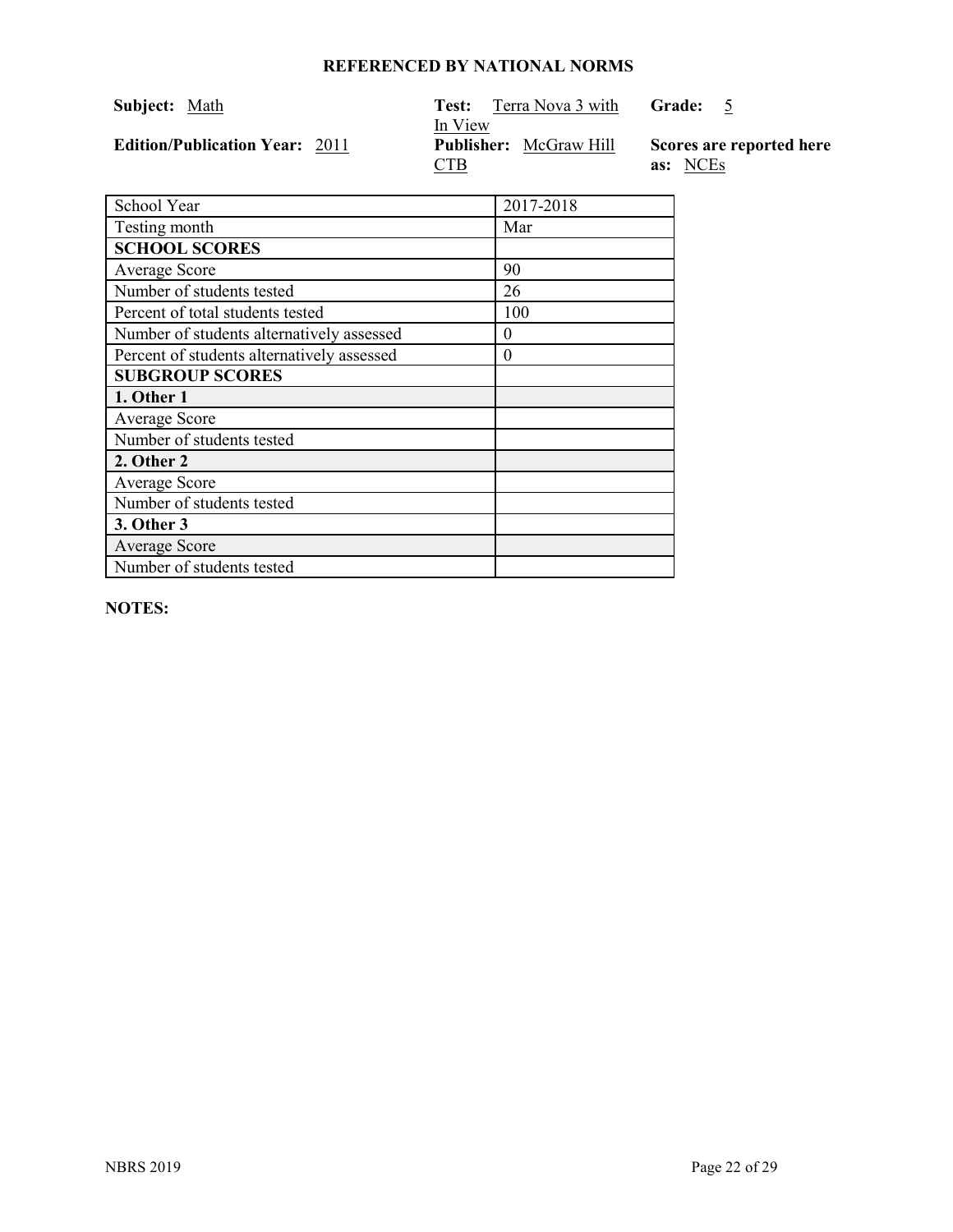| <b>Subject:</b> Math                  | Terra Nova 3 with<br>Test:    | Grade:<br>$6^{\circ}$    |
|---------------------------------------|-------------------------------|--------------------------|
|                                       | In View                       |                          |
| <b>Edition/Publication Year: 2011</b> | <b>Publisher:</b> McGraw Hill | Scores are reported here |
|                                       | CTB                           | as: NCEs                 |

| School Year                                | 2017-2018 |
|--------------------------------------------|-----------|
| Testing month                              | Mar       |
| <b>SCHOOL SCORES</b>                       |           |
| <b>Average Score</b>                       | 74        |
| Number of students tested                  | 45        |
| Percent of total students tested           | 100       |
| Number of students alternatively assessed  | 0         |
| Percent of students alternatively assessed | 0         |
| <b>SUBGROUP SCORES</b>                     |           |
| 1. Other 1                                 |           |
| <b>Average Score</b>                       |           |
| Number of students tested                  |           |
| 2. Other 2                                 |           |
| Average Score                              |           |
| Number of students tested                  |           |
| 3. Other 3                                 |           |
| <b>Average Score</b>                       |           |
| Number of students tested                  |           |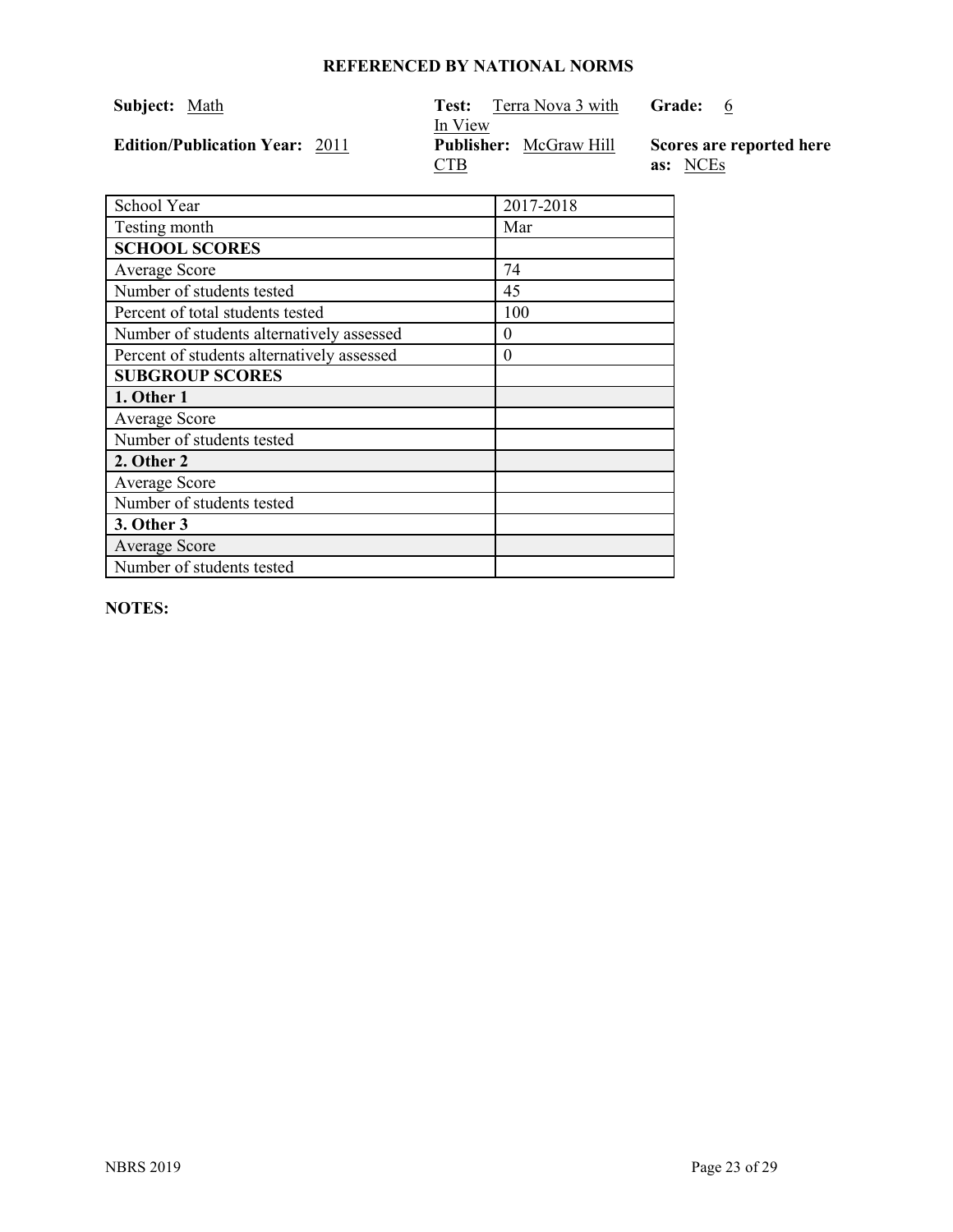| <b>Subject:</b> Math                  | Terra Nova 3 with<br>Test: -  | Grade:                   |
|---------------------------------------|-------------------------------|--------------------------|
|                                       | In View                       |                          |
| <b>Edition/Publication Year: 2011</b> | <b>Publisher:</b> McGraw Hill | Scores are reported here |
|                                       | CTB                           | as: NCEs                 |

| School Year                                | 2017-2018 |
|--------------------------------------------|-----------|
| Testing month                              | Mar       |
| <b>SCHOOL SCORES</b>                       |           |
| <b>Average Score</b>                       | 83        |
| Number of students tested                  | 46        |
| Percent of total students tested           | 100       |
| Number of students alternatively assessed  | $\theta$  |
| Percent of students alternatively assessed | $\theta$  |
| <b>SUBGROUP SCORES</b>                     |           |
| 1. Other 1                                 |           |
| <b>Average Score</b>                       |           |
| Number of students tested                  |           |
| 2. Other 2                                 |           |
| <b>Average Score</b>                       |           |
| Number of students tested                  |           |
| 3. Other 3                                 |           |
| <b>Average Score</b>                       |           |
| Number of students tested                  |           |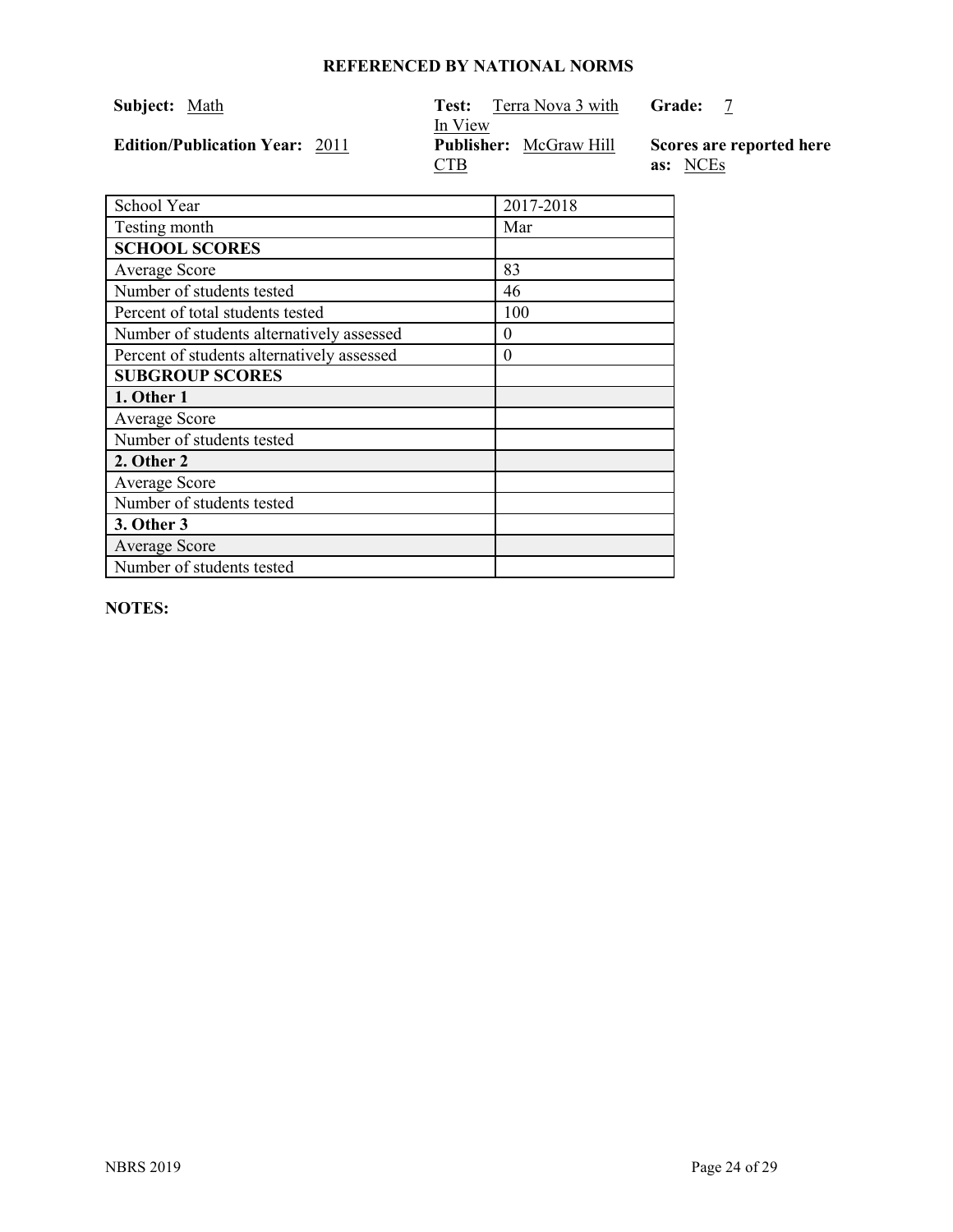| <b>Subject:</b> Reading/ELA           | Terra Nova 3 with<br>Test:<br>In View       | Grade: 3                             |
|---------------------------------------|---------------------------------------------|--------------------------------------|
| <b>Edition/Publication Year: 2011</b> | <b>Publisher:</b> McGraw Hill<br><u>CTB</u> | Scores are reported here<br>as: NCEs |

| School Year                                | 2017-2018 |
|--------------------------------------------|-----------|
| Testing month                              | Mar       |
| <b>SCHOOL SCORES</b>                       |           |
| Average Score                              | 69        |
| Number of students tested                  | 31        |
| Percent of total students tested           | 100       |
| Number of students alternatively assessed  | $\theta$  |
| Percent of students alternatively assessed | $\theta$  |
| <b>SUBGROUP SCORES</b>                     |           |
| 1. Other 1                                 |           |
| <b>Average Score</b>                       |           |
| Number of students tested                  |           |
| 2. Other 2                                 |           |
| Average Score                              |           |
| Number of students tested                  |           |
| 3. Other 3                                 |           |
| <b>Average Score</b>                       |           |
| Number of students tested                  |           |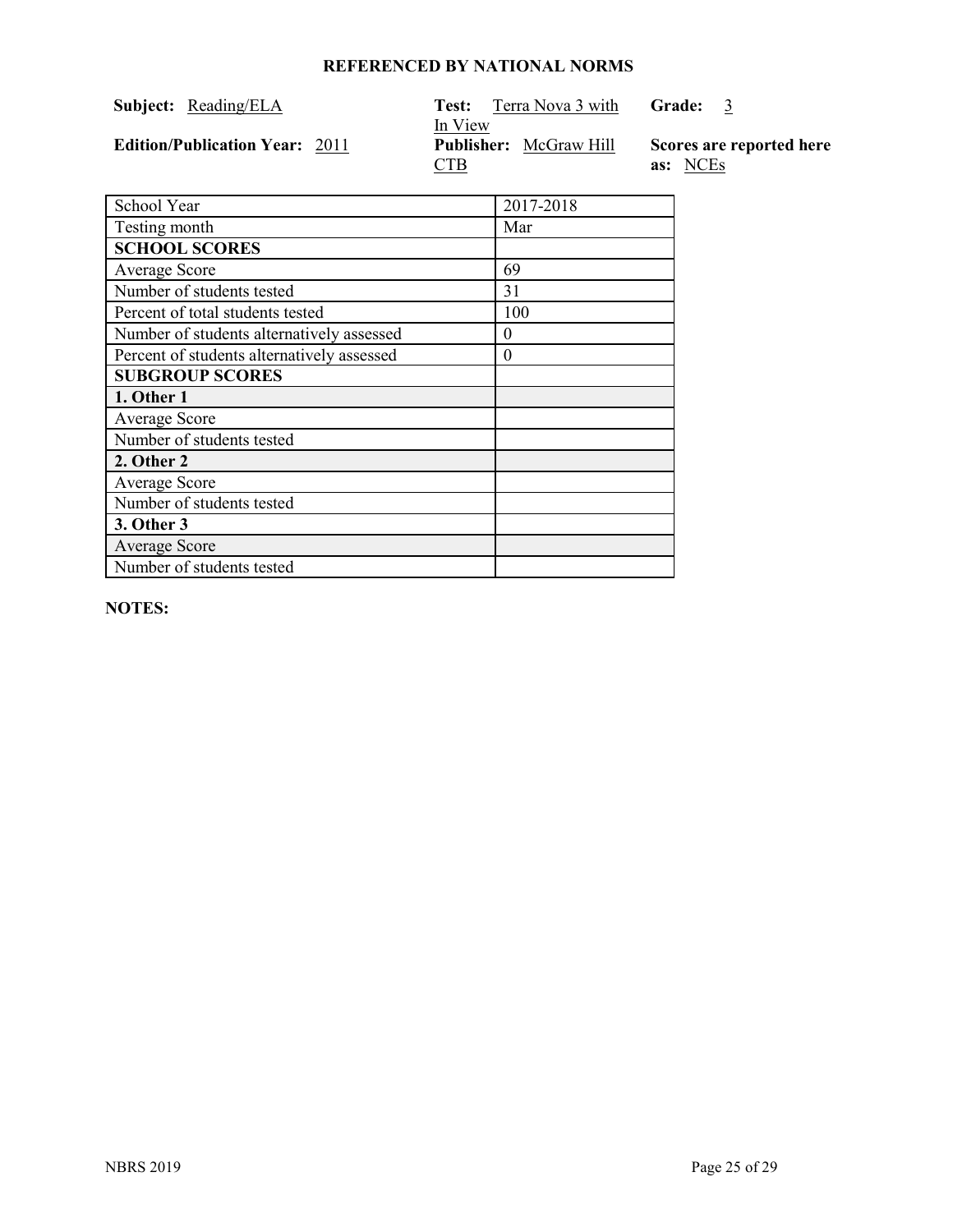| <b>Subject:</b> Reading/ELA           | Terra Nova 3 with<br>Test:<br>In View       | Grade: 4                             |
|---------------------------------------|---------------------------------------------|--------------------------------------|
| <b>Edition/Publication Year: 2011</b> | <b>Publisher:</b> McGraw Hill<br><u>CTB</u> | Scores are reported here<br>as: NCEs |

| School Year                                | 2017-2018 |
|--------------------------------------------|-----------|
| Testing month                              | Mar       |
| <b>SCHOOL SCORES</b>                       |           |
| Average Score                              | 70        |
| Number of students tested                  | 38        |
| Percent of total students tested           | 100       |
| Number of students alternatively assessed  | $\theta$  |
| Percent of students alternatively assessed | $\theta$  |
| <b>SUBGROUP SCORES</b>                     |           |
| 1. Other 1                                 |           |
| <b>Average Score</b>                       |           |
| Number of students tested                  |           |
| 2. Other 2                                 |           |
| Average Score                              |           |
| Number of students tested                  |           |
| 3. Other 3                                 |           |
| <b>Average Score</b>                       |           |
| Number of students tested                  |           |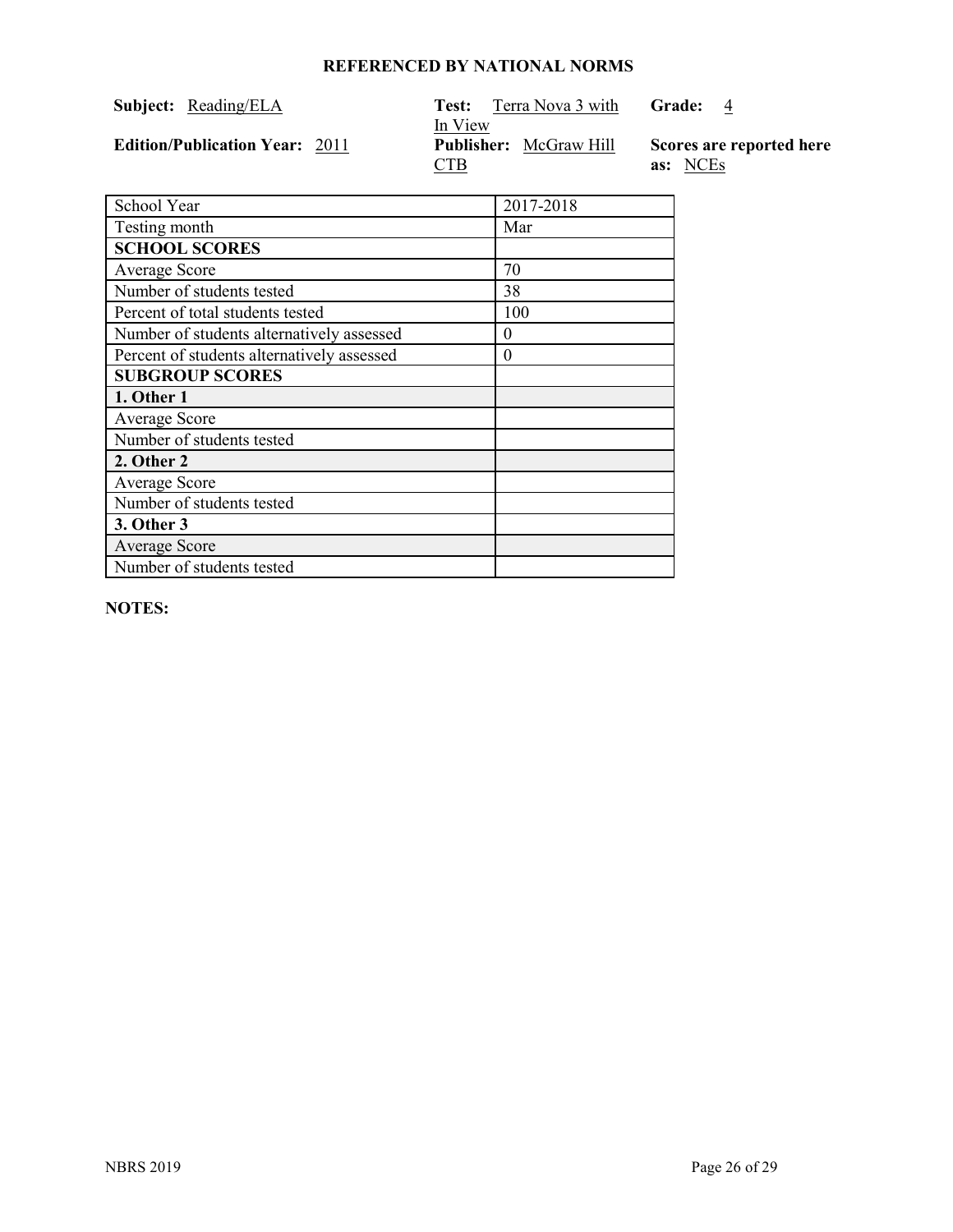| Subject: Reading/ELA                  | Terra Nova 3 with<br>Test:<br>In View       | Grade: 5                             |
|---------------------------------------|---------------------------------------------|--------------------------------------|
| <b>Edition/Publication Year: 2011</b> | <b>Publisher:</b> McGraw Hill<br><u>CTB</u> | Scores are reported here<br>as: NCEs |

| School Year                                | 2017-2018 |
|--------------------------------------------|-----------|
| Testing month                              | Mar       |
| <b>SCHOOL SCORES</b>                       |           |
| Average Score                              | 77        |
| Number of students tested                  | 26        |
| Percent of total students tested           | 100       |
| Number of students alternatively assessed  | 0         |
| Percent of students alternatively assessed | 0         |
| <b>SUBGROUP SCORES</b>                     |           |
| 1. Other 1                                 |           |
| <b>Average Score</b>                       |           |
| Number of students tested                  |           |
| 2. Other 2                                 |           |
| <b>Average Score</b>                       |           |
| Number of students tested                  |           |
| 3. Other 3                                 |           |
| <b>Average Score</b>                       |           |
| Number of students tested                  |           |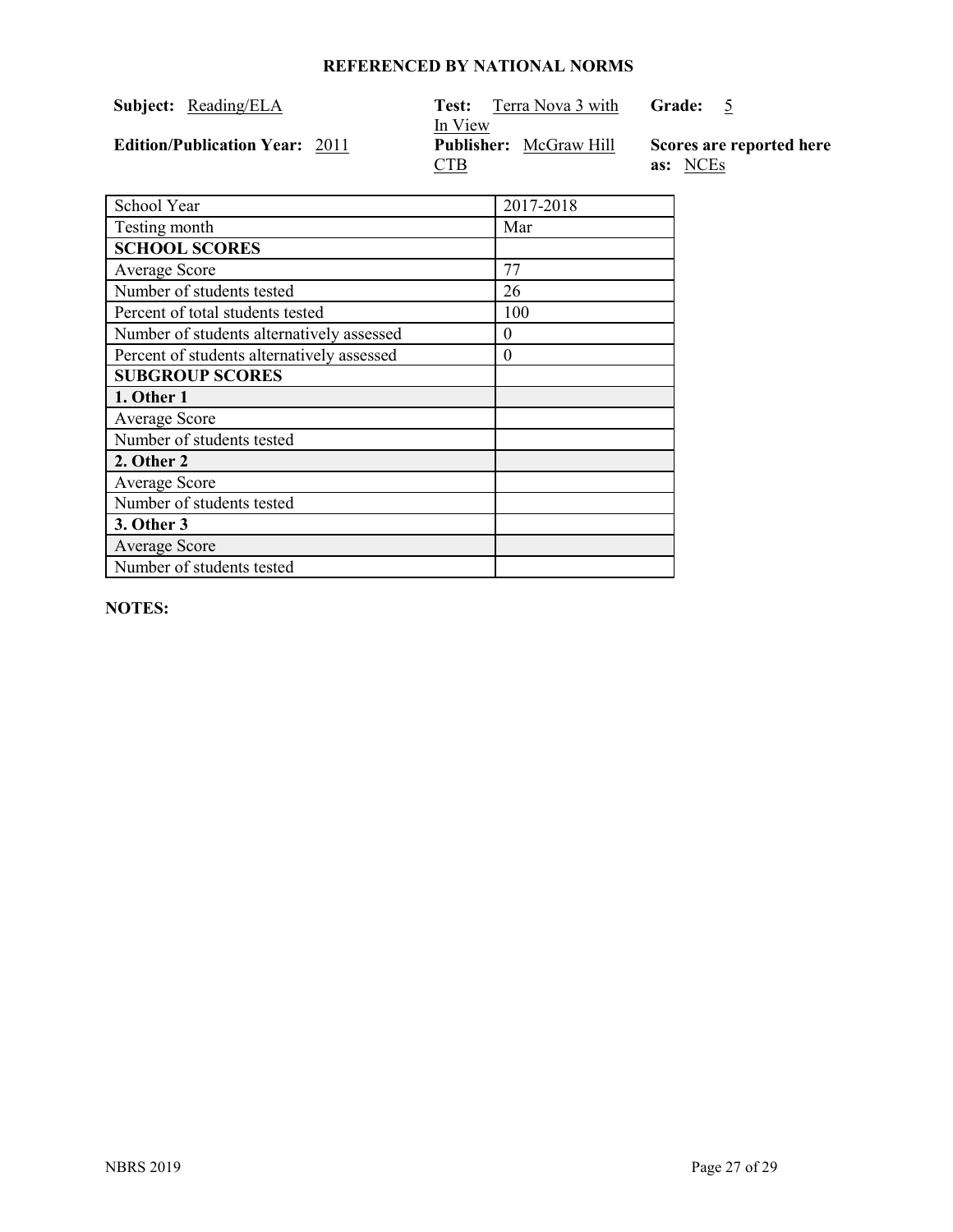| <b>Subject:</b> Reading/ELA           | Terra Nova 3 with<br>Test:<br>In View       | Grade:<br>$6^{\circ}$                |
|---------------------------------------|---------------------------------------------|--------------------------------------|
| <b>Edition/Publication Year: 2011</b> | <b>Publisher:</b> McGraw Hill<br><u>CTB</u> | Scores are reported here<br>as: NCEs |

| School Year                                | 2017-2018 |
|--------------------------------------------|-----------|
| Testing month                              | Mar       |
| <b>SCHOOL SCORES</b>                       |           |
| <b>Average Score</b>                       | 76        |
| Number of students tested                  | 45        |
| Percent of total students tested           | 100       |
| Number of students alternatively assessed  | 0         |
| Percent of students alternatively assessed | 0         |
| <b>SUBGROUP SCORES</b>                     |           |
| 1. Other 1                                 |           |
| <b>Average Score</b>                       |           |
| Number of students tested                  |           |
| 2. Other 2                                 |           |
| Average Score                              |           |
| Number of students tested                  |           |
| 3. Other 3                                 |           |
| <b>Average Score</b>                       |           |
| Number of students tested                  |           |